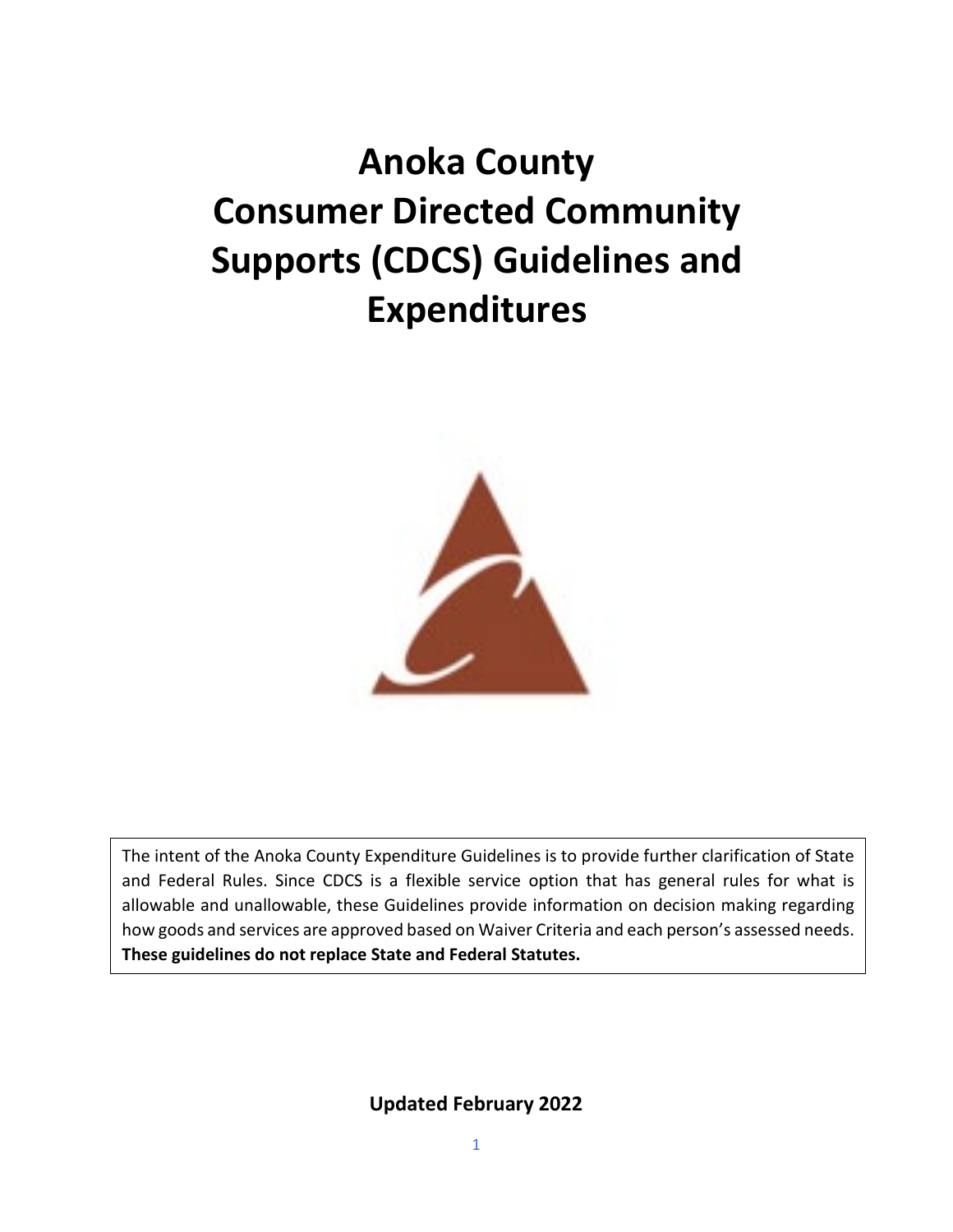#### **Contents**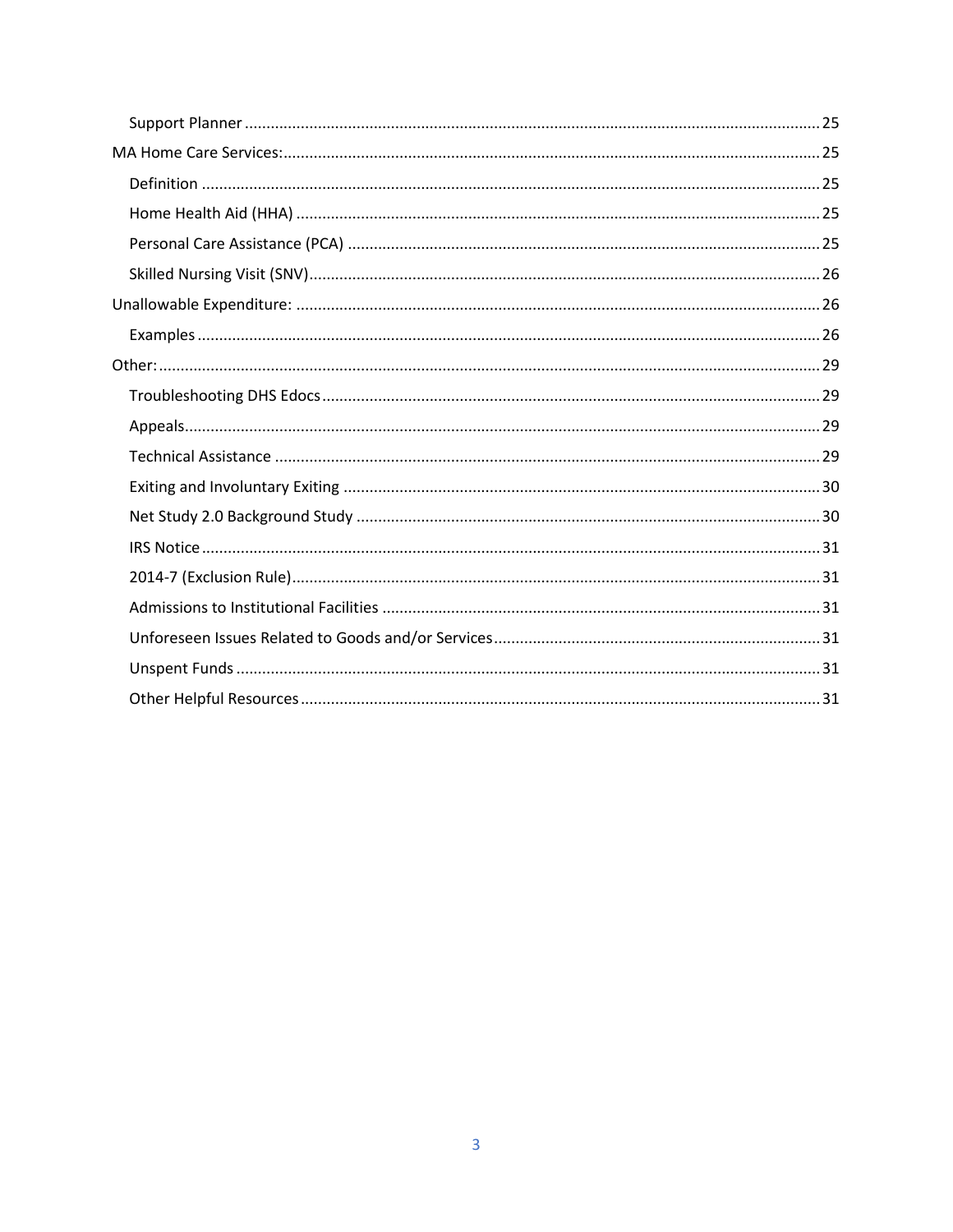#### <span id="page-3-0"></span>**General Guidelines:**

<span id="page-3-1"></span>

0B**Definition** [Consumer Directed Community Supports \(](https://www.dhs.state.mn.us/main/idcplg?IdcService=GET_DYNAMIC_CONVERSION&RevisionSelectionMethod=LatestReleased&dDocName=id_048211)*CDCS) is a service option available to people on the home and community-based services (HCBS) waivers and Alternative Care (AC) program. CDCS gives a person flexibility in service planning and responsibility for self-directing his or her services, including hiring and managing support workers. CDCS may include traditional services and goods, and selfdesigned services.*

The Minnesota Department of Human Services (DHS) developed th[e Community Based Service](https://www.dhs.state.mn.us/main/idcplg?IdcService=GET_DYNAMIC_CONVERSION&RevisionSelectionMethod=LatestReleased&dDocName=id_000402)  [Manual \(CBSM\)](https://www.dhs.state.mn.us/main/idcplg?IdcService=GET_DYNAMIC_CONVERSION&RevisionSelectionMethod=LatestReleased&dDocName=id_000402) and the [CDCS Policy Manual](https://www.dhs.state.mn.us/main/idcplg?IdcService=GET_DYNAMIC_CONVERSION&RevisionSelectionMethod=LatestReleased&dDocName=CDCS_HOME) based on State and Federal Statutes. Anoka County Guidelines are based on the CBSM and the CDCS Policy Manual to provide further direction. Throughout the Guidelines there are statements and language that has been *italicized* to denote what is specifically stated in the CBSM or CDCS Policy manual. Specific sections may also be linked directly to their related pages in the CBSM and CDCS Policy Manual for further information.

Participants considering CDCS can watch a DH[S Video](http://pathlore.dhs.mn.gov/courseware/DisabilityServices/3-DirectAccess/CDCS/multiscreen.html) for more information, they will also attend an orientation training, meet regularly with their case manager and a support planner (optional), coordinate employment and payment activities through a Financial Management Service (FMS) and receive electronic Newsletters several times a year. All CDCS forms can be found o[n Anoka County](https://www.anokacounty.us/3311/CDCS-Forms-Guides) [CDCS Webpage.](https://www.anokacounty.us/3311/CDCS-Forms-Guides)

**Following are definitions used to clarify expense requests throughout this document:** CDCS follows [person centered planning practices](https://mn.gov/dhs/people-we-serve/people-with-disabilities/services/home-community/programs-and-services/cdcs-person-centered-planning.jsp) to ensure that a participant's needs, interests, preferences and desired outcomes are identified as a way to develop a meaningful personalized service plan, the Community Support Plan (CSP). Anoka County will consider personal preferences within the parameters of Waiver statutes and CDCS guidelines.

CDCS is a [self-directed](https://mn.gov/dhs/people-we-serve/people-with-disabilities/services/home-community/programs-and-services/cdcs.jsp) option. Self-direction is an alternative way to deliver services that gives people more choice, control, and flexibility in how their services are provided.

**Other Key Definitions:**

- **Assistive and/or Adapted** "any product, device, or equipment whether acquired commercially, modified, or customized that is used to maintain, increase, or improve the functional capabilities of individuals with disabilities.[" \(Assistive Technology Act of 1998\)](https://www.congress.gov/bill/105th-congress/senate-bill/2432)
- **Community Integration** utilizing personal assistance and support(s) necessary to fully participate in the community in the areas of recreation, employment, transportation, and education.
- **Customary and Reasonable**  The usual amount paid for a same or similar service or product based on what providers charge in a geographic area.
- **Duplication** Excessive request for more than one of the same or similar product(s) or service(s) addressing the same assessed need. **Least costly AND most effective ("cost efficient")** – the lowest cost quality service(s) and/or product(s) that will be most likely to produce positive desired outcome(s)/goal(s)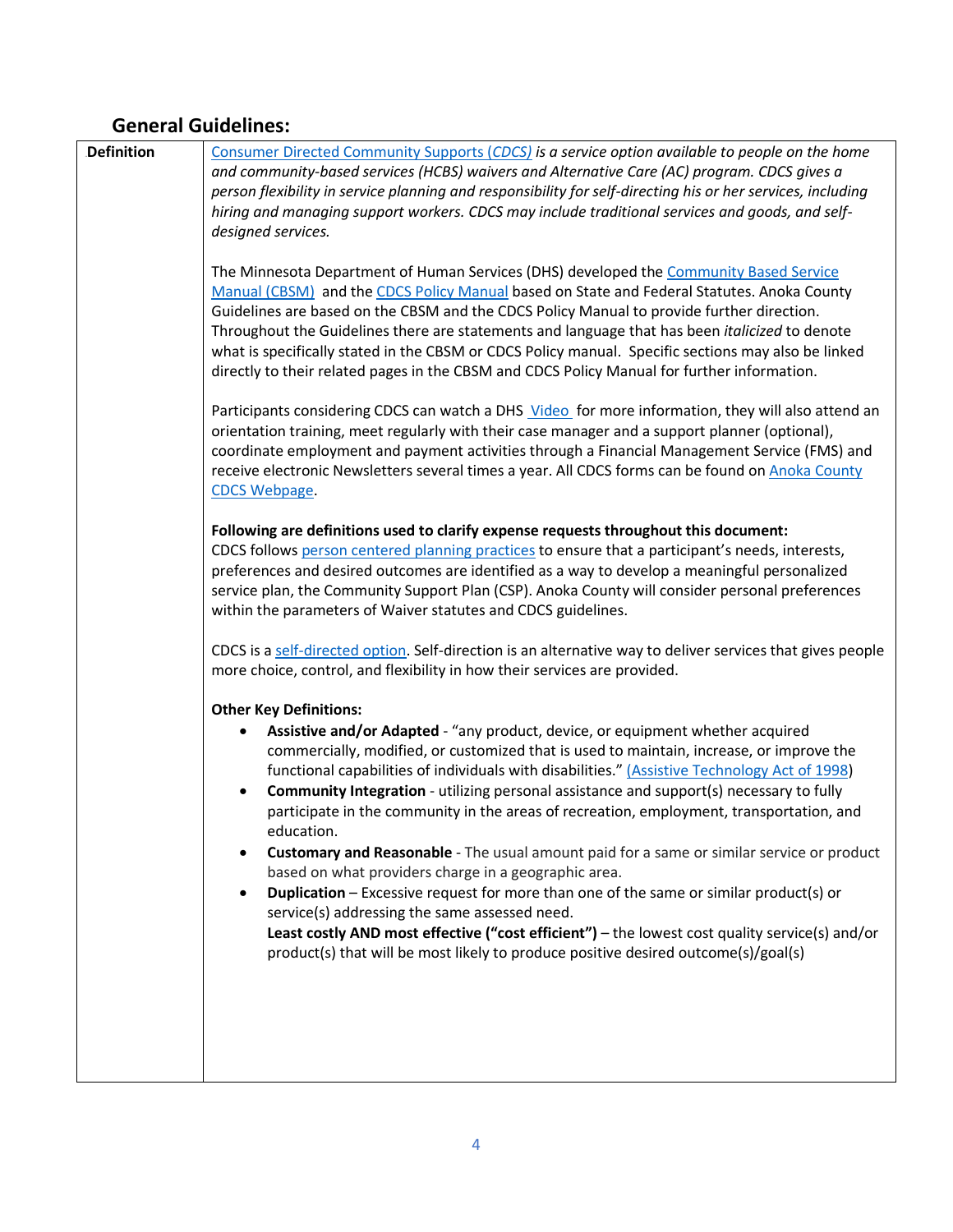<span id="page-4-2"></span><span id="page-4-1"></span><span id="page-4-0"></span>

| Eligibility                                                             | Consumer directed community supports (CDCS) is a service option available to a person who already<br>receives services on or is eligible for one of the following HCBS programs:<br>Alternative Care (AC) program<br>$\bullet$<br>Brain Injury (BI) Waiver<br>٠<br>Community Alternative Care (CAC) Waiver<br>٠<br>Community Access for Disability Inclusion (CADI) Waiver<br>$\bullet$<br>Developmental Disabilities (DD) Waiver<br>Elderly Waiver (EW)<br>A person must also have a CDCS Community Support Plan (CSP) that identifies:<br>The goods and services he/she choose to purchase to meet his/her assessed needs<br>Safeguards that are required to reasonably maintain his/her health and safety<br>$\bullet$<br>His/her emergency needs and how they will be met<br>$\bullet$                                                                                                                                                                                                                                                                                                                                                                                                                                                                                                                                                                                                                                                                                                                                                                                 |
|-------------------------------------------------------------------------|----------------------------------------------------------------------------------------------------------------------------------------------------------------------------------------------------------------------------------------------------------------------------------------------------------------------------------------------------------------------------------------------------------------------------------------------------------------------------------------------------------------------------------------------------------------------------------------------------------------------------------------------------------------------------------------------------------------------------------------------------------------------------------------------------------------------------------------------------------------------------------------------------------------------------------------------------------------------------------------------------------------------------------------------------------------------------------------------------------------------------------------------------------------------------------------------------------------------------------------------------------------------------------------------------------------------------------------------------------------------------------------------------------------------------------------------------------------------------------------------------------------------------------------------------------------------------|
| Limitations                                                             | A person is not eligible for CDCS in the following scenarios. See CDCS Policy Manual for more<br>information.<br>Receives services in a licensed or registered setting (i.e. Foster care or jail)<br>$\bullet$<br>Is on the Minnesota Restricted Recipient Program (MRRP)<br>$\bullet$<br>Exits the waiver or AC program more than once during the service plan year<br>Open to Child or Adult Protective Services-consult with Case Manager if needed.<br>Lead Agency has the authority to determine whether the CDCS plan meets the health and safety<br>needs of the person.                                                                                                                                                                                                                                                                                                                                                                                                                                                                                                                                                                                                                                                                                                                                                                                                                                                                                                                                                                                            |
| <b>Waiver Criteria</b><br>for allowable &<br>unallowable<br>expenditure | Good and services must be approved prior to purchasing of goods or accessing service(s). Anoka<br>County is responsible for ensuring all goods and services meet Waiver and CDCS Criteria.<br><b>Allowable expenditure</b><br>Since covered CDCS goods and services are paid for with waiver funds, they must meet waiver criteria<br>for allowable expenditures. A good or service is an allowable waiver expenditure if it is:<br>For the direct benefit of the person<br>Included in the person's CDCS community support plan (CSP)<br>$\bullet$<br>Necessary to meet one of the person's assessed needs<br>$\bullet$<br>Related to the person's disability and/or condition (BI, CAC, CADI and DD only).<br>Waiver funds cover only those goods and services in the person's CSP that collectively represent a<br>feasible alternative to institutional care. Goods and Services must be prior approved and written into<br>the plan before the good or service is utilized/purchased.<br>All Services and goods should be cost efficient or may have suggested limits. Suggested limits are<br>included as a guide to what is the least costly and most effective way to meet the participants<br>assessed needs. Requested amounts beyond what is suggested will require additional written<br>documentation at the discretion of Lead Agency.<br>Waiver funds may be used to promote community integration. This includes paying for extra support<br>and expertise to ensure participants can live as independently as possible in their homes and<br>communities. |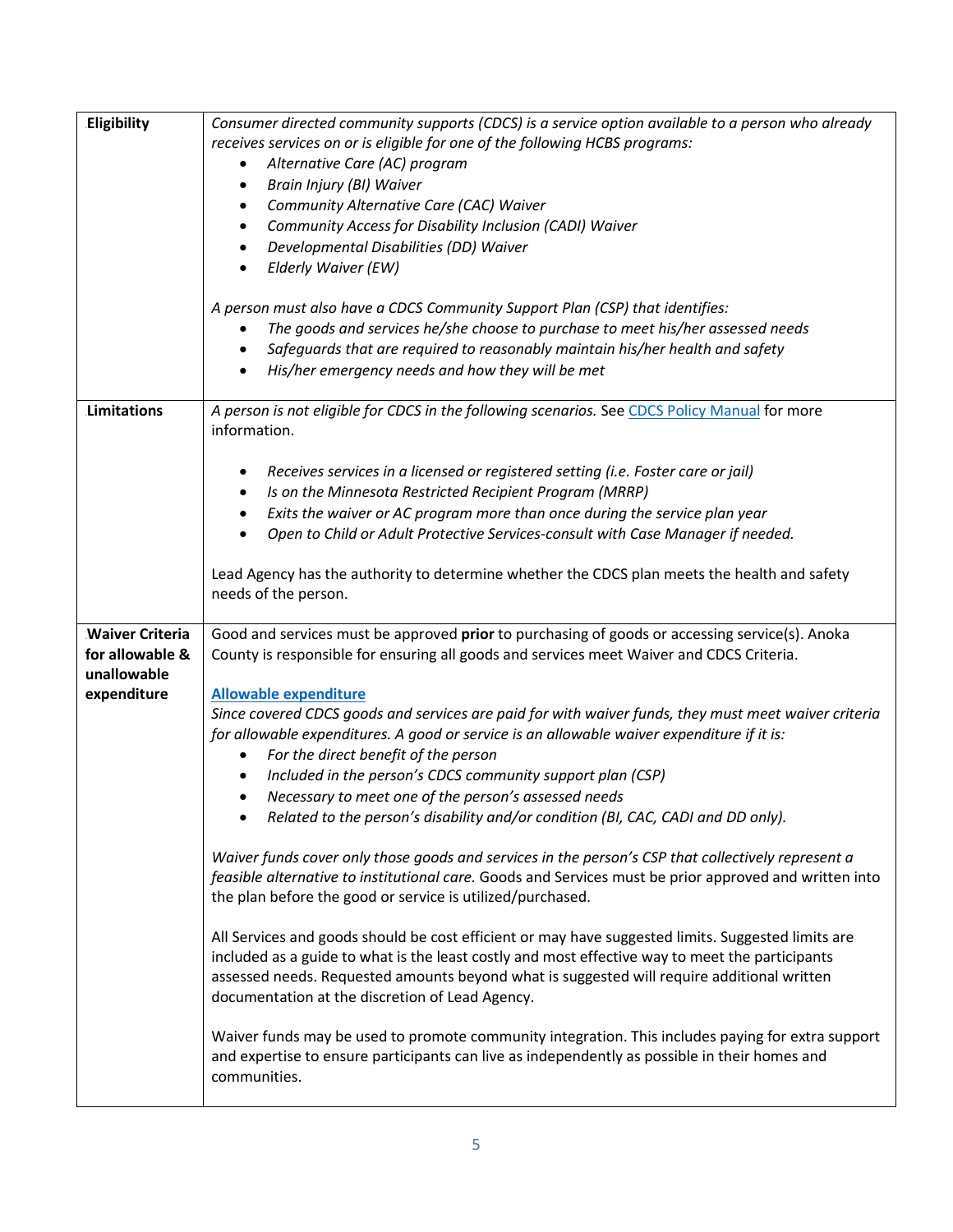<span id="page-5-1"></span><span id="page-5-0"></span>

| <b>Waiver Criteria</b> | <b>Services outside of Minnesota:</b>                                                                    |
|------------------------|----------------------------------------------------------------------------------------------------------|
| for allowable &        | Utilizing CDCS in bordering states is allowed. Direct support staffing while on a vacation in            |
| unallowable            | any State is allowed.                                                                                    |
| expenditure            | CDCS cannot be utilized outside of the United States.<br>$\bullet$                                       |
| continued              | If you are going to be out of state for an extended period of time, consults with your case<br>$\bullet$ |
|                        | manager regarding services.                                                                              |
|                        |                                                                                                          |
|                        | The goods and services approved in the person's CDCS Community Support Plan (CSP) must be                |
|                        | categorized into one of four service categories:                                                         |
|                        | Personal Assistance: CDCS service category that includes services to help a person with                  |
|                        | his/her activities of daily living (ADLs) and instrumental activities of daily living (IADLs)            |
|                        | through hands-on assistance, cues, prompts and instruction.                                              |
|                        |                                                                                                          |
|                        | Treatment and Training: Treatment and Training: range of services that increase a person's<br>$\bullet$  |
|                        | ability to live and take part in the community                                                           |
|                        | Environmental modifications and Provisions: Support, services and goods provided to a                    |
|                        | person to maintain a physical environment that:                                                          |
|                        | Helps the person live and participate in his/her community<br>$\circ$                                    |
|                        | Is required to support the person's health and safety.<br>$\circ$                                        |
|                        | Self-direction Support Activities: CDCS category of service that includes services, supports and         |
|                        | expenses incurred for administering or helping the person or representative administer CDCS.             |
|                        | Other allowable services include MA Home Care and Traditional Waivered Services.                         |
|                        |                                                                                                          |
|                        | <b>Unallowable expenditures:</b>                                                                         |
|                        | Items that are starred * throughout the Anoka County CDCS Expenditure Guidelines and in the              |
|                        | Unallowable Expenditure Section are unallowable per the CDCS Manual and/or do not typically              |
|                        | meet waiver eligibility criteria.                                                                        |
|                        |                                                                                                          |
|                        | A good or service is an unallowable waiver expenditure if it:                                            |
|                        | Duplicates other goods or services in the CDCS CSP<br>٠                                                  |
|                        | Is available through other funding sources.<br>٠                                                         |
|                        | Is not the least costly and most effective way to meet the person's needs<br>$\bullet$                   |
|                        | Is provided prior to the CDCS CSP's development<br>$\bullet$                                             |
|                        | Supplants natural supports that appropriately meet the person's needs                                    |
|                        |                                                                                                          |
| Waiver                 | The Waiver Advisory Committee (WAC) is a multidisciplinary team of county and contracted                 |
| <b>Advisory</b>        | professionals. WAC meets regularly to provide consultation and/or direction regarding the                |
| <b>Committee</b>       | implementation of CDCS. The Lead Agency can recommend revisions to a plan that does not appear           |
| (WAC)                  | to meet reasonable health and safety standards.                                                          |
|                        |                                                                                                          |
| Plan Approval          | Plan Approval: The Lead Agency is responsible for reviewing and approving the Community Support          |
| and Changes to         | Plan (CSP). The Lead Agency has up to 30 days to review the CSP. The CSP is approved on the day that     |
| <b>Approved Plan</b>   | the Lead Agency Representative signs it. If your CSP is submitted less than 30 days prior to the start   |
|                        |                                                                                                          |
|                        | or renewal date, it may not be fully reviewed and approved in time. If this occurs, goods and services   |
|                        | should not be purchased/used till written approval is received.                                          |
|                        |                                                                                                          |
|                        |                                                                                                          |
|                        |                                                                                                          |
|                        |                                                                                                          |
|                        |                                                                                                          |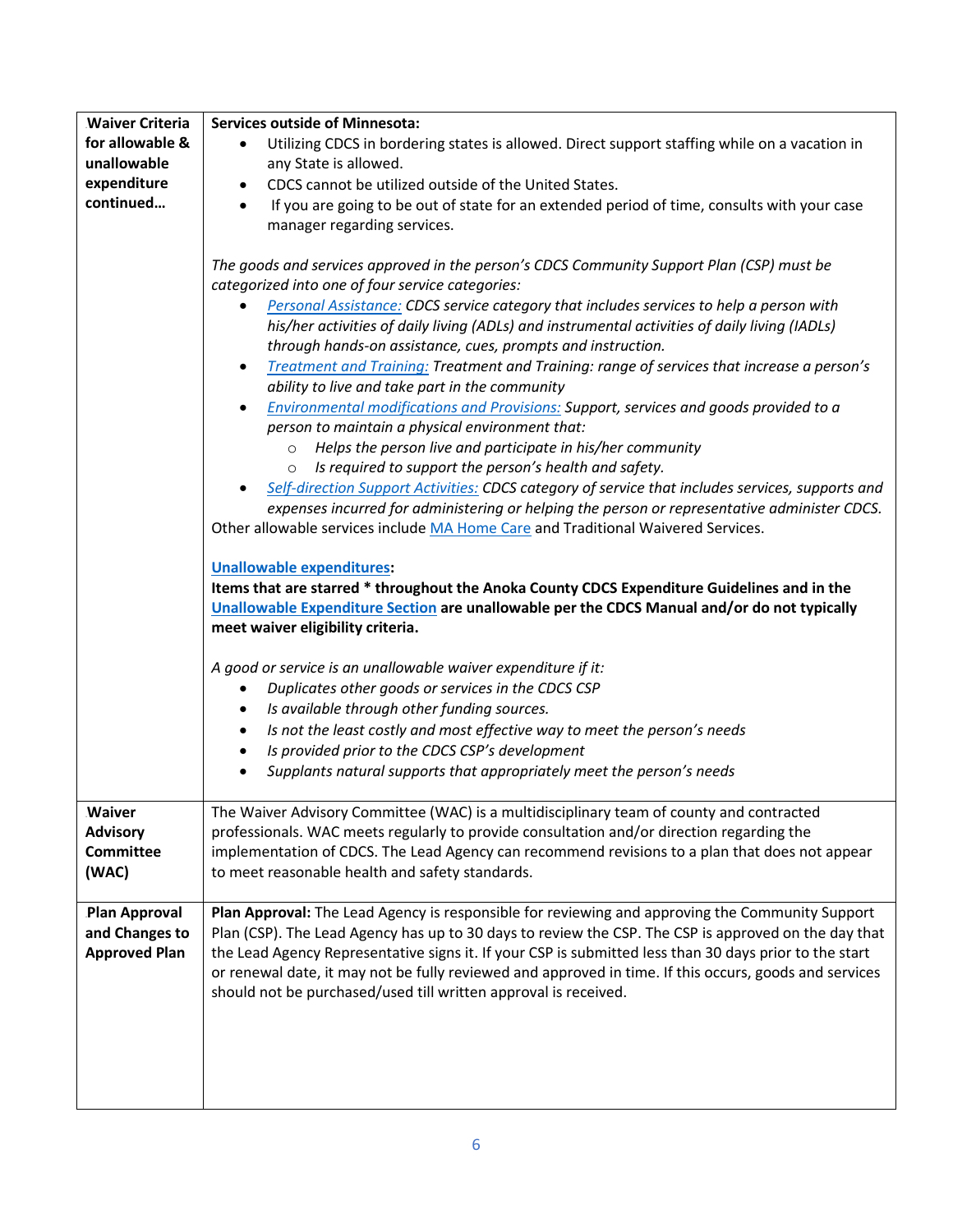<span id="page-6-0"></span>

| Plan Approval        | CDCS Revisions or Additions/Amendments to the Plan: The approved CSP is considered the plan in                                                                                                           |
|----------------------|----------------------------------------------------------------------------------------------------------------------------------------------------------------------------------------------------------|
| and Changes to       | effect unless and until any proposed changes are submitted to the Case Manager and approved. The                                                                                                         |
| <b>Approved Plan</b> | Community Support Addition/Addendum form must be submitted and approved by the Lead Agency                                                                                                               |
| continued            | when:                                                                                                                                                                                                    |
|                      | Adding an item or service to the community support plan and/or                                                                                                                                           |
|                      | Revising the wage and/or work schedule for a paid parent of minor or spouse<br>$\bullet$                                                                                                                 |
|                      |                                                                                                                                                                                                          |
|                      | Additions/addendums to the CSP may be submitted once a month unless an immediate health and                                                                                                              |
|                      | safety need arises.                                                                                                                                                                                      |
|                      |                                                                                                                                                                                                          |
|                      | Moving funds from one approved item/service in the CSP to another does not necessarily require                                                                                                           |
|                      | completion of an Addition/Addendum Form. This type of change may be done electronically through                                                                                                          |
|                      | email from the participant to the case manager for approval. The request must still meet CDCS                                                                                                            |
|                      | Guidelines and WAC may still be consulted.                                                                                                                                                               |
|                      |                                                                                                                                                                                                          |
|                      | Changes to CSP 30 days prior to the end of the plan year are not allowed, unless approved by the<br>Case Manager for reasons of critical and immediate health and safety. This does include moving funds |
|                      | from one already approved category to another.                                                                                                                                                           |
|                      |                                                                                                                                                                                                          |
| <b>Budgets</b>       | Each person's annual state-set budget is determined by the participant's MnChoices Assessment. The                                                                                                       |
|                      | individual budget for a person using CDCS must include the costs of all waiver services and Medical                                                                                                      |
|                      | Assistance (MA) state plan home care services.                                                                                                                                                           |
|                      |                                                                                                                                                                                                          |
|                      | The State Set budget is a maximum allocation. However, Minnesota does allow for Exceptions to the                                                                                                        |
|                      | Budget Methodology and Enhanced Budgets in certain situations.                                                                                                                                           |
|                      | See the CDCS Manual Exception to Budget Methodology page for details. Examples include:                                                                                                                  |
|                      | o Employment/Structured Day                                                                                                                                                                              |
|                      | Formal Behavioral assessment and/or supports<br>$\circ$                                                                                                                                                  |
|                      | Moving to own home<br>$\circ$                                                                                                                                                                            |
|                      | See the <b>Enhanced Budget Page</b> for details.<br>$\bullet$                                                                                                                                            |
|                      | Remaining funds do not roll over from one plan year to the next<br>$\bullet$                                                                                                                             |
|                      | Budgets may occasionally be adjusted by legislative authority; an example is Cost of Living                                                                                                              |
|                      | Adjustments (COLA). See the CDCS Manual for more information.                                                                                                                                            |
|                      | EW/AC Participants: Participants on AC/EW may not exceed their State Set Monthly Budget. If this                                                                                                         |
|                      | occurs, the case manager will issue a Technical Assistance and the participant is responsible for                                                                                                        |
|                      | paying the funds back.                                                                                                                                                                                   |
|                      |                                                                                                                                                                                                          |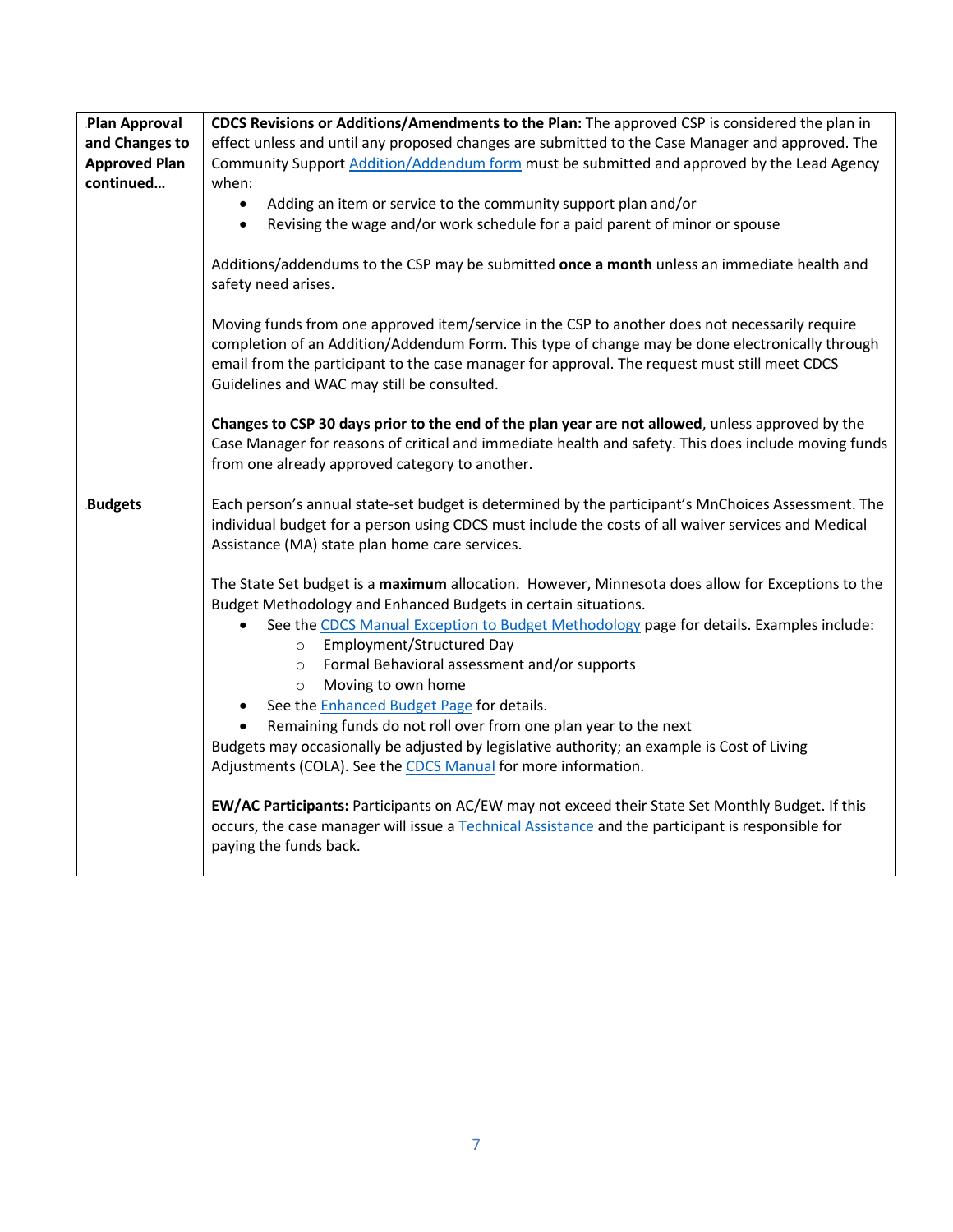#### <span id="page-7-0"></span>**Personal Assistance:**

<span id="page-7-2"></span><span id="page-7-1"></span>

| Definition           | Personal Assistance CDCS service category that includes services to help a person with his/her<br>activities of daily living (ADLs) and instrumental activities of daily living (IADLs) through hands-on                                                                                                                                                                                                                                                                                                                                                                                                                                                                                                      |
|----------------------|---------------------------------------------------------------------------------------------------------------------------------------------------------------------------------------------------------------------------------------------------------------------------------------------------------------------------------------------------------------------------------------------------------------------------------------------------------------------------------------------------------------------------------------------------------------------------------------------------------------------------------------------------------------------------------------------------------------|
|                      | assistance, cues, prompts and instruction.                                                                                                                                                                                                                                                                                                                                                                                                                                                                                                                                                                                                                                                                    |
|                      | Personal assistance may include:<br>Help with ADLs (e.g., bathing, eating, dressing)<br>$\bullet$<br>Help with IADLs (e.g., shopping, basic home maintenance, help with paying bills, laundry,<br>$\bullet$<br>meal preparation)<br>Caregiver relief<br>Companionship<br>Mobility and transfer support<br><b>Behavioral redirection</b><br>$\bullet$                                                                                                                                                                                                                                                                                                                                                          |
|                      | Whenever there is a staffing need for personal assistance, the worker must either be hired through<br>the FMS or through a 245d licensed service. Recruitment services may be paid using waiver funds, but<br>staff must then get hired through the FMS.                                                                                                                                                                                                                                                                                                                                                                                                                                                      |
|                      | Participants using the DD Waiver to access CDCS are required to address habilitative (skill building)<br>needs. See CBSM for more information.                                                                                                                                                                                                                                                                                                                                                                                                                                                                                                                                                                |
| <b>Support Staff</b> | General: If you are a Parent or Spouse being paid see PPOM/Spouse section for more details.                                                                                                                                                                                                                                                                                                                                                                                                                                                                                                                                                                                                                   |
|                      | <b>Staff Requirements:</b><br>A job description; this can be part of the CSP or a supporting document. All job tasks must<br>$\bullet$<br>qualify as Personal Assistance activities. Staff must meet the qualifications and training<br>determined by the Managing Party to do the job.<br>Note: If you have questions regarding what nurses and other unlicensed support staff can and cannot<br>be paid for, see CDCS and Home Care Frequently Asked Questions. and look under "Questions<br>About Nursing Tasks." CDCS Support Staff cannot complete tasks that require a license and/or<br>oversight- i.e. Licensed Practical Nurse (LPN), Registered Nurse (RN), Personal Care Assistance (PCA),<br>etc. |
|                      | Pass a Net 2.0 background study<br>Have a Unique Minnesota Provider Identifier (UMPI) number<br>Must be employable in the United States<br>Must follow Department of Labor laws, Internal Revenue Services (IRS) laws and DHS<br>contract with Service Employees International Union (SEIU)                                                                                                                                                                                                                                                                                                                                                                                                                   |
|                      | Hours/Wage:<br>The participant and/or their representative determines the hourly rate for the direct service provider.<br>Rates must be:<br>Within a reasonable range of similar services in the person's community<br>$\bullet$<br>Aligned with the skills and experience required to perform the job tasks the person needs.<br>$\bullet$                                                                                                                                                                                                                                                                                                                                                                   |
|                      | Suggested customary range is the <b>SEIU</b> minimum wage to the current maximum PCA rate. If the<br>requested wage exceeds the current PCA rate, justification based on the below criteria must be<br>documented in the CSP.                                                                                                                                                                                                                                                                                                                                                                                                                                                                                 |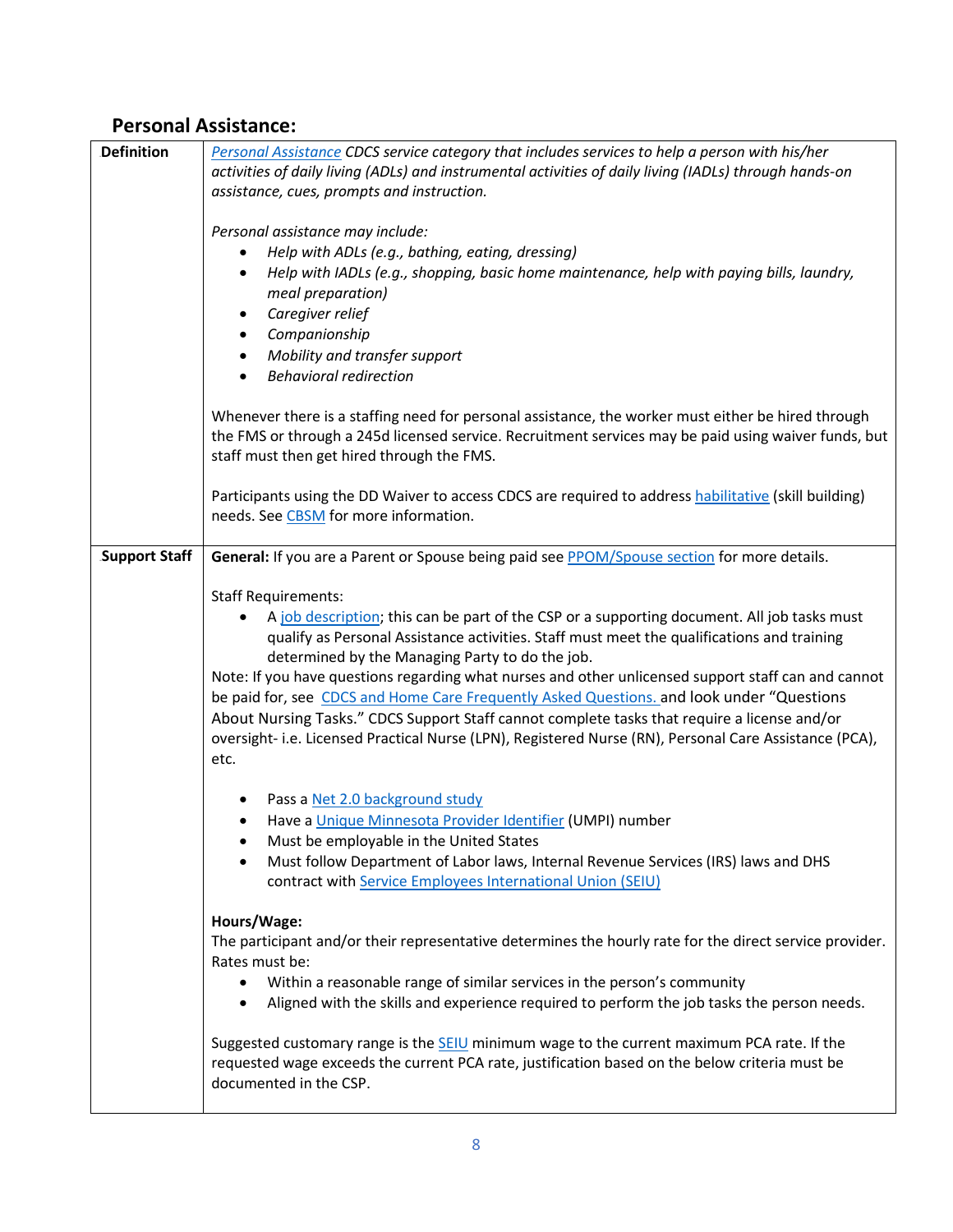| <b>Support Staff</b> | Experience<br>$\bullet$                                                                                                                                                                                                                                                                                                                                                                                                                      |
|----------------------|----------------------------------------------------------------------------------------------------------------------------------------------------------------------------------------------------------------------------------------------------------------------------------------------------------------------------------------------------------------------------------------------------------------------------------------------|
| continued            | High Medical or Behavioral needs<br>$\bullet$                                                                                                                                                                                                                                                                                                                                                                                                |
|                      | Training and/or education<br>$\bullet$                                                                                                                                                                                                                                                                                                                                                                                                       |
|                      | Wages need to be comparable to "like" services in the community in which the participant resides.                                                                                                                                                                                                                                                                                                                                            |
|                      | The suggested maximum wage is up to 15% of the current PCA rate, at the discretion of the lead                                                                                                                                                                                                                                                                                                                                               |
|                      | agency.                                                                                                                                                                                                                                                                                                                                                                                                                                      |
|                      | Typically, staff are limited to 40 hours/week. Intermittent overtime is allowed at 1.5% their current                                                                                                                                                                                                                                                                                                                                        |
|                      | wage but must be prior approved in the CSP or through a Community Support Addition/Addendum<br>form. Examples include staff providing hourly caregiver relief over a weekend or short staffed for a<br>limited period so other staff must work more hours (i.e. staff on vacation).                                                                                                                                                          |
|                      | <b>Staff Benefits:</b>                                                                                                                                                                                                                                                                                                                                                                                                                       |
|                      | Paid Time Off (PTO): All staff will accrue PTO according to the <b>SEIU</b> union contract unless staff qualify<br>for and choose to Opt Out. Contact your FMS for more details. There is a limited number of hours<br>that can be carried over from year to year. PTO must be documented in Self-Directed Service<br>Category. Please contact your FMS provider for further direction regarding how to access and/or<br>utilize earned PTO. |
|                      | Holiday pay: According to the SEIU contract, if any staff work the following holidays, the must be paid<br>1.5% of their typical wage: New Year's Day, Martin Luther King Day, Memorial Day, Labor Day, and<br>Thanksgiving Day. Additional holidays may be prior approved by the managing party.                                                                                                                                            |
|                      | Additional sick time or vacation time: Allowable if written into the plan and prior approved by the<br>lead agency.                                                                                                                                                                                                                                                                                                                          |
|                      | Bonus: A bonus must relate to an overall compensation package and outcomes achieved by staff.<br>The CSP must include:<br>$\bullet$                                                                                                                                                                                                                                                                                                          |
|                      | The timeframe the bonus is to be given<br>$\circ$<br>Amount to be given<br>$\circ$                                                                                                                                                                                                                                                                                                                                                           |
|                      | Outcomes achieved (e.g. punctual, longevity, specialized training, etc.)<br>$\circ$<br>A bonus must be prior approved at least two months before usage and must be a reasonable<br>amount as determined by the waiver advisory committee.                                                                                                                                                                                                    |
|                      | A bonus cannot be paid as a signing bonus, holiday bonus or to use up remaining funds in the                                                                                                                                                                                                                                                                                                                                                 |
|                      | budget.<br>Parents, legal guardians, and spouses cannot be paid a bonus.                                                                                                                                                                                                                                                                                                                                                                     |
|                      | Bonuses that exceed \$1000/staff will be reviewed by WAC.                                                                                                                                                                                                                                                                                                                                                                                    |
|                      |                                                                                                                                                                                                                                                                                                                                                                                                                                              |
|                      | Dental or Health Insurance: The employer portion of health or dental insurance may be paid to staff<br>if participant agrees. Typically, the employer may pay up to 75% of the premium. Eligible staff must                                                                                                                                                                                                                                  |
|                      | work 30 hours/week                                                                                                                                                                                                                                                                                                                                                                                                                           |
|                      | PPOM/Spouses must fit this benefit within their wage limit<br>$\bullet$<br>Family policies are not allowed                                                                                                                                                                                                                                                                                                                                   |
|                      | ٠<br>Must indicate cost effective use of Waiver Funds                                                                                                                                                                                                                                                                                                                                                                                        |
|                      | This must be documented in Self-Directed Category                                                                                                                                                                                                                                                                                                                                                                                            |
|                      |                                                                                                                                                                                                                                                                                                                                                                                                                                              |
|                      |                                                                                                                                                                                                                                                                                                                                                                                                                                              |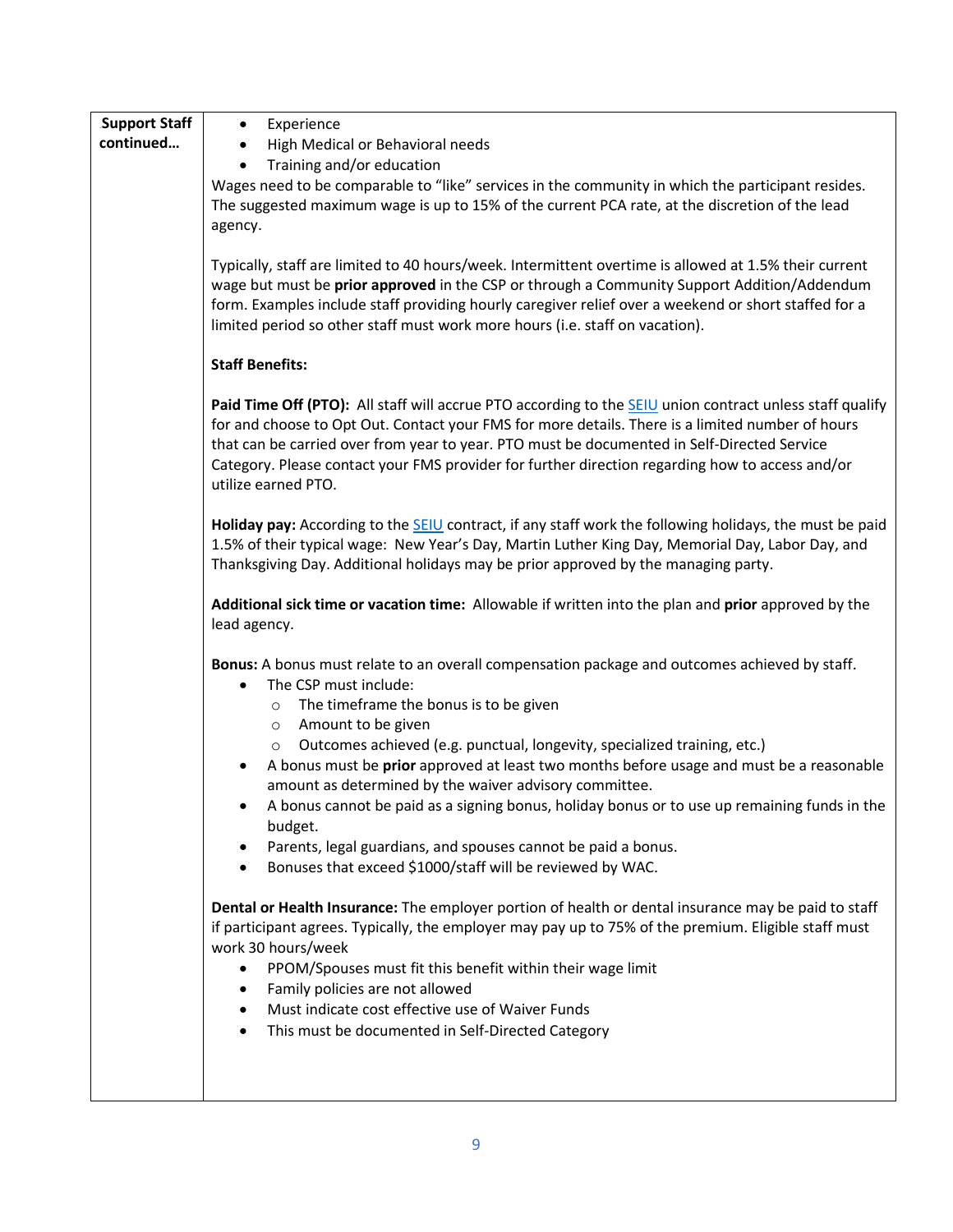<span id="page-9-0"></span>

| <b>Support Staff</b> | <b>Special Considerations:</b>                                                                                                                                                                                                                                                                                                                                                                                                                                                                                                                                      |
|----------------------|---------------------------------------------------------------------------------------------------------------------------------------------------------------------------------------------------------------------------------------------------------------------------------------------------------------------------------------------------------------------------------------------------------------------------------------------------------------------------------------------------------------------------------------------------------------------|
| continued            | <b>Paying Parents of Minors or Spouses:</b>                                                                                                                                                                                                                                                                                                                                                                                                                                                                                                                         |
|                      | The personal assistance services for which the spouse or parent of a minor is paid must:                                                                                                                                                                                                                                                                                                                                                                                                                                                                            |
|                      | Fall within the description and allowable costs of the personal assistance service category                                                                                                                                                                                                                                                                                                                                                                                                                                                                         |
|                      | Be related to the person's disability or functional limitation<br>$\bullet$                                                                                                                                                                                                                                                                                                                                                                                                                                                                                         |
|                      | Be directly related to an assessed need. The Participant must have at least one identified ADL<br>$\bullet$                                                                                                                                                                                                                                                                                                                                                                                                                                                         |
|                      | dependency in their MnChoice Assessment to qualify                                                                                                                                                                                                                                                                                                                                                                                                                                                                                                                  |
|                      | Not be an activity a spouse or parent of a minor would ordinarily perform or be responsible to<br>$\bullet$<br>perform. These activities may include, but are not limited to, age-appropriate supervision or<br>transportation of children, or average household maintenance (e.g., house cleaning, meal<br>preparation, laundry). If the spouse or parent must assist the person with tasks beyond what<br>is considered ordinary responsibility (e.g., doing additional laundry for a 12-year-old child<br>who is incontinent), the spouse or parent may be paid. |
|                      | Support is limited to 40 hours per week regardless of the number of minor children with disabilities<br>and/or the number of parents being paid.                                                                                                                                                                                                                                                                                                                                                                                                                    |
|                      | Households with more than one participant receiving CDCS must:                                                                                                                                                                                                                                                                                                                                                                                                                                                                                                      |
|                      | submit a general family staffing schedule, and                                                                                                                                                                                                                                                                                                                                                                                                                                                                                                                      |
|                      | use the same FMS.                                                                                                                                                                                                                                                                                                                                                                                                                                                                                                                                                   |
|                      |                                                                                                                                                                                                                                                                                                                                                                                                                                                                                                                                                                     |
|                      | The wage range is the SEIU minimum wage up to the current state set PCA rate including all taxes,                                                                                                                                                                                                                                                                                                                                                                                                                                                                   |
|                      | fees and benefits. Check with your FMS for their maximum gross wage.                                                                                                                                                                                                                                                                                                                                                                                                                                                                                                |
|                      | For legal guardians of minors (i.e. grandparents, aunts, uncles, etc.) contact your FMS for                                                                                                                                                                                                                                                                                                                                                                                                                                                                         |
|                      | wage limits due to IRS rules.                                                                                                                                                                                                                                                                                                                                                                                                                                                                                                                                       |
|                      | Work schedule needs to identify general days of the week AND am or pm hours (i.e. 2 hours in the<br>morning on Mondays). Exact hours on time sheets may vary week to week but should reflect actual<br>time worked. If child is on a modified school schedule, document this so that hours worked during<br>typical school hours are not in question. Total hours per pay week cannot exceed the approved hours<br>per week in the plan. A CDCS Technical of Assistance will be issued if hours exceed approved weekly<br>hours.                                    |
|                      | PPOM and spouses cannot be paid to train their staff, schedule appointments for the participant,<br>service coordination/support planning and/or other administrative tasks. Waiver funds cannot be<br>used by PPOM or Spouses to be paid as a nurse. Hardship Waivers are not allowed with CDCS.                                                                                                                                                                                                                                                                   |
|                      | Foster Care Setting: See Conditions for licensed residential settings category in CDCS Manual. If you<br>have questions about this contact your Case Manager.                                                                                                                                                                                                                                                                                                                                                                                                       |
|                      | PPOM/Spouse should see the section entitled, Exclusion Rule/IRS Notice 2014-7 for important<br>information regarding possible tax exclusions.                                                                                                                                                                                                                                                                                                                                                                                                                       |
|                      | Note: If you have questions regarding Nursing Tasks for Parent's being paid for support see the CDCS<br>and Home Care Frequently Asked Questions.                                                                                                                                                                                                                                                                                                                                                                                                                   |
|                      | Shared Services: Services provided at the same time by the same direct support worker to two or<br>three CDCS participants who have entered into an agreement to share CDCS services. See CDCS<br>Manual for more information about the language needed in the CSP as well as:                                                                                                                                                                                                                                                                                      |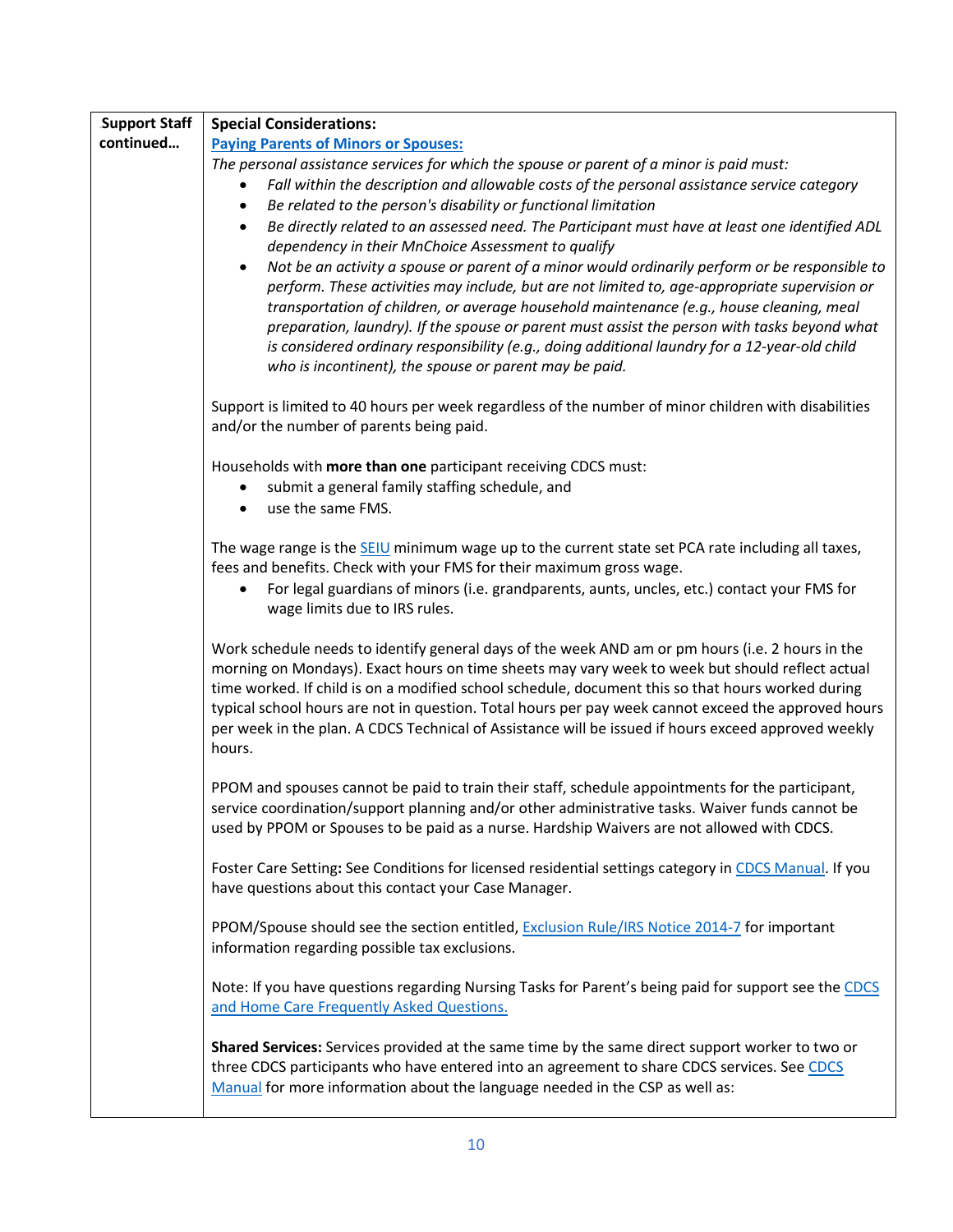| <b>Support Staff</b> | The person enters into a written shared services agreement, DHS Edoc 6633D<br>$\bullet$                                                                                                                    |
|----------------------|------------------------------------------------------------------------------------------------------------------------------------------------------------------------------------------------------------|
| continued            | This also requires a family schedule including all staff and household members<br>$\circ$                                                                                                                  |
|                      | receiving services (e.g. CSG, PCA, etc.) be submitted either on 6633D, in plan, or a                                                                                                                       |
|                      | separate document.                                                                                                                                                                                         |
|                      | The people sharing services use the same financial management services (FMS) provider                                                                                                                      |
|                      | Paid Parents of Minors can utilize Shared Services and need to follow the current licensed,                                                                                                                |
|                      | shared services PCA rate minus benefits to determine their maximum wage.                                                                                                                                   |
|                      | Customary and reasonable wage range is $SEIU$ minimum wage up to 1.5 times the staff's 1:1 wage.                                                                                                           |
|                      | You must obtain WAC approval for anything above this. Document in CSP: hourly wage and split the                                                                                                           |
|                      | hours E.g. \$30/hr. for 10 hours in each plan.                                                                                                                                                             |
|                      | In the Forms and Guides section of the website is a Shared Services Checklist with different                                                                                                               |
|                      | considerations, tools, and examples to assist in understanding the criteria and documenting all the                                                                                                        |
|                      | needed information for approval.                                                                                                                                                                           |
|                      |                                                                                                                                                                                                            |
|                      | Double staffing (2 staff to 1 client) is allowed if prior approved and specified when appropriate in the                                                                                                   |
|                      | CSP. Examples include behavioral or physical needs that require 2 staff at the same time, On the Job                                                                                                       |
|                      | Training with another staff or if 2 staff are attending an approved community training. This must be                                                                                                       |
|                      | approved in the CSP so that overlapping hours will not be questioned.                                                                                                                                      |
|                      | Caregiver Relief: Short term care service intended to provide relief to a primary caregiver. Relief may                                                                                                    |
|                      | be provided in or out of the participant's primary home setting.                                                                                                                                           |
|                      | Other Family Members who live in the family home cannot provide Care Giver Relief                                                                                                                          |
|                      | Care giver relief staff can accompany the participant to activities in the community.                                                                                                                      |
|                      | Care giver relief staff must be paid for all hours he/she is with the participant, including sleep                                                                                                         |
|                      | time.                                                                                                                                                                                                      |
|                      | Ex: Caregiver relief staff picks up participant at 3 pm on a Saturday and drops                                                                                                                            |
|                      | participant off at 3 pm on Sunday. The staff is paid for 24 hours straight.                                                                                                                                |
|                      | Childcare For children 10 and under: May consider the difference between the cost of regular day                                                                                                           |
|                      | care and specialized day care due to the disability.                                                                                                                                                       |
|                      |                                                                                                                                                                                                            |
|                      | Environmental Support (by an individual hired through FMS):                                                                                                                                                |
|                      | Providing a clean, sanitary, and safe home environment is a typical parental or household                                                                                                                  |
|                      | responsibility. When there are other capable persons living in the home, environmental supports may<br>not be approved. Staff may be hired to primarily perform deep cleaning tasks and/or outdoor chores. |
|                      | The lead agency will evaluate the participant's unique needs (including living in family home or own                                                                                                       |
|                      | home) and household dynamics to determine what support is needed, above and beyond what is                                                                                                                 |
|                      | typical, to maintain a clean, sanitary, and safe home environment.                                                                                                                                         |
|                      |                                                                                                                                                                                                            |
|                      | Light housekeeping tasks such as daily or routine sweeping/mopping, vacuuming, dusting, wiping                                                                                                             |
|                      | counters/appliances, picking up of clutter and/or trash are considered typical parental and/or                                                                                                             |
|                      | resident responsibilities. When light housekeeping tasks are directly related to participant's activities                                                                                                  |
|                      | throughout the day this can be considered Support Staff responsibility/job duty.                                                                                                                           |
|                      | Things to Consider for Environmental Services:                                                                                                                                                             |
|                      | CDCS funds are intended to help a participant function with greater independence. If the                                                                                                                   |
|                      | participant is able and/or interested in learning these tasks as part of developing their IADL's,                                                                                                          |
|                      | staff and caregivers should provide support and training for the participant to learn                                                                                                                      |
|                      | necessary skills.                                                                                                                                                                                          |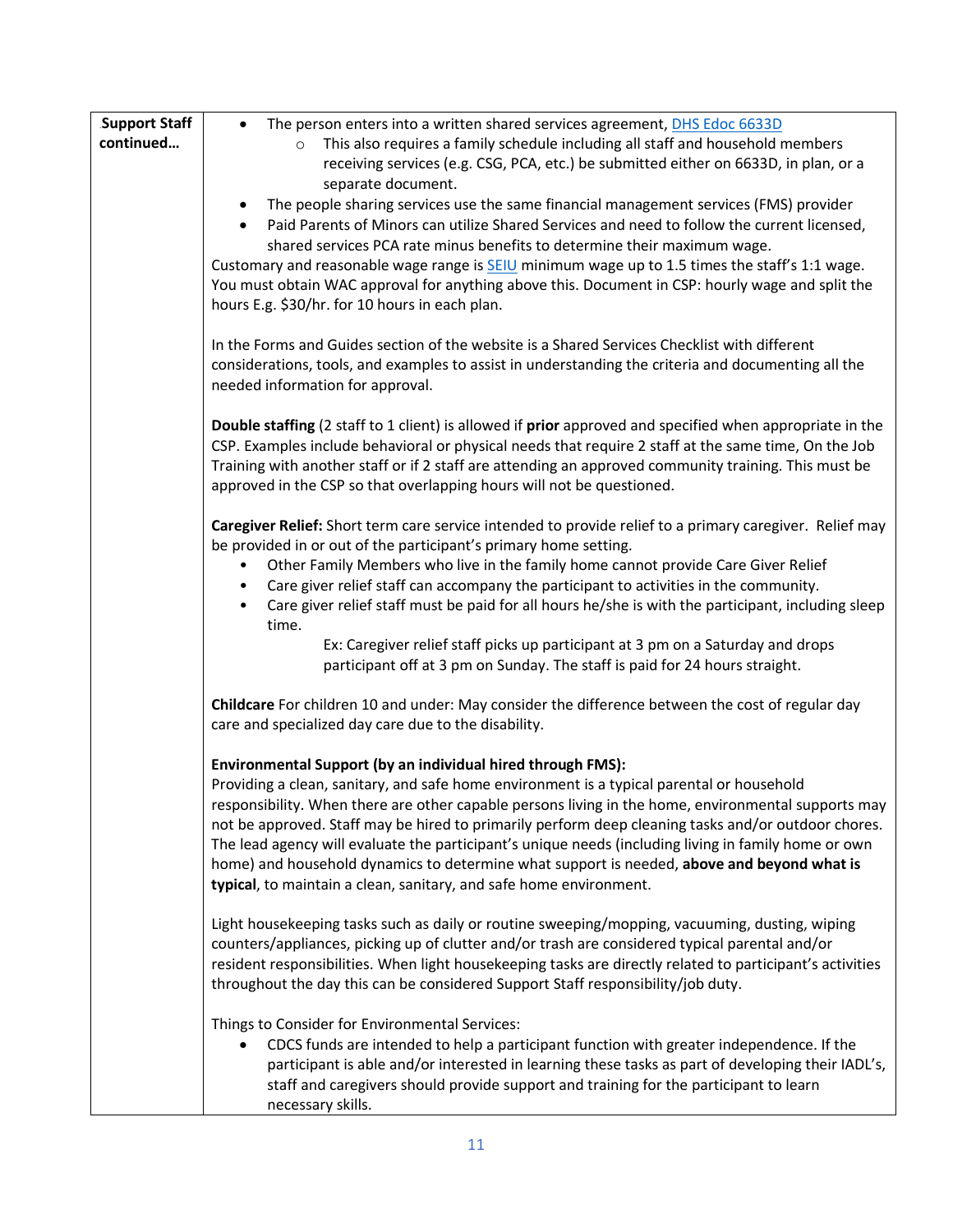| <b>Support Staff</b><br>continued | Environmental Supports are not intended to supersede typical homeowner responsibilities<br>$\bullet$<br>(I.e. Daily or routine sweeping/mopping, vacuuming, dusting, wiping counters/appliances)<br>unless there are no other capable persons in the home or staff are unable to complete these<br>tasks.<br>Services are limited to certain indoor areas: the primary living space of the participant<br>including the bedroom, bathroom, kitchen and other common areas.<br>Additional consideration may be given for participants who have medical needs that require<br>$\bullet$<br>additional support above and beyond what is typical in maintaining a clean, sanitary, and<br>safe environment.<br>If hiring an independent contractor, consult with FMS to determine whether qualifications<br>$\bullet$<br>are met. |
|-----------------------------------|-------------------------------------------------------------------------------------------------------------------------------------------------------------------------------------------------------------------------------------------------------------------------------------------------------------------------------------------------------------------------------------------------------------------------------------------------------------------------------------------------------------------------------------------------------------------------------------------------------------------------------------------------------------------------------------------------------------------------------------------------------------------------------------------------------------------------------|
|                                   | Adult Participants: When the participant is unable to perform general house cleaning and other<br>household activities due the his/her functional limitations, an individual may be hired to assist with<br>light or deep house cleaning, home management (grocery shopping, scheduling appt., laundry,<br>household repairs, etc.), and or assisting with ADL's.<br>The CSP must include frequency and hourly costs. Customary amounts include up to 8hrs/month for<br>deep cleaning, 2x/month for lawn mowing and as needed for snow plowing. Typically, this should not<br>exceed \$5,000/household.                                                                                                                                                                                                                       |

### <span id="page-11-0"></span>**Treatment and Training:**

<span id="page-11-2"></span><span id="page-11-1"></span>

| <b>Definition</b>                                                      | Treatment and Training has a range of services that increase a person's ability to live in and take<br>part in their community.<br>Skill building activities that may include the use of Day/Employment Services, Alternative Therapies,<br>Specialized Diets, Training/Education for caregivers or participants and all other waiver licensed  |
|------------------------------------------------------------------------|-------------------------------------------------------------------------------------------------------------------------------------------------------------------------------------------------------------------------------------------------------------------------------------------------------------------------------------------------|
|                                                                        | services.<br>Participants on the DD waiver MUST have at least one skill acquisition service or habilitative activity<br>clearly detailed in their plan.                                                                                                                                                                                         |
| Adapted<br><b>Community</b><br><b>Classes and</b><br><b>Activities</b> | Adapted Community classes or activities are fundable when they address a MnCHOICES assessed<br>need and are related to a specific goal in the CSP. Examples include but are not limited to, Miracle<br>League or Special Olympics. The lead agency may request specific documentation on how the<br>activity is adapted to meet assessed needs. |
|                                                                        | Things to consider:<br>Community Classes and activity instructors may require a certification or license<br>Adapted equipment required to participate in activity is fundable.<br>Waiver Advisory Committee may determine partial or full payment based on a case by case<br>basis                                                              |
|                                                                        | We cannot pay admission or activity fees for classes that are general community classes or<br>activities (i.e. school sports activities, music lessons and community Ed. Classes). However, waiver<br>funds could be used to pay for transportation, staffing support, or the extra cost of the class due to<br>adapting it.                    |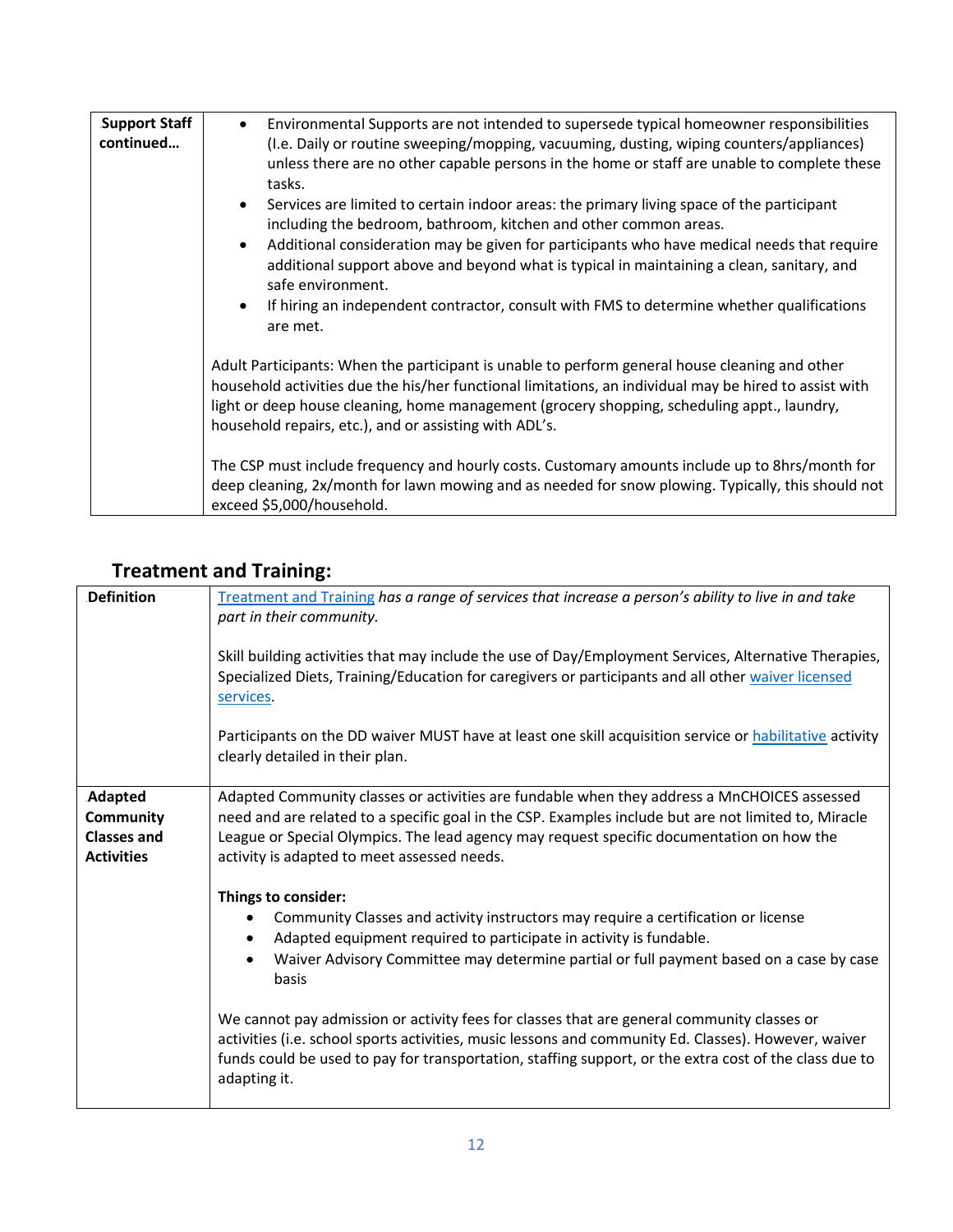<span id="page-12-1"></span><span id="page-12-0"></span>

| Adapted            | <b>Special Considerations:</b>                                                                                                              |
|--------------------|---------------------------------------------------------------------------------------------------------------------------------------------|
| <b>Community</b>   | Adapted Swim Lessons: CDCS Funds may be used for Adapted swim lessons when needed to                                                        |
| <b>Classes and</b> | ensure the child's health and safety. Suggested limit is \$75/lesson.                                                                       |
| <b>Activities</b>  | Learn basic water safety for use at public pools, homes and natural bodies of water<br>$\bullet$                                            |
| Continued          | Learn how to communicate if in trouble (e.g. how to ask for help)<br>$\bullet$                                                              |
|                    | Learn how to keep afloat in water and get him/herself to safety (ex. Tread water and get to<br>$\bullet$                                    |
|                    | pool wall                                                                                                                                   |
|                    | CDCS will NOT fund advanced swimming beyond basic health and safety tools.<br>$\bullet$                                                     |
|                    | Instructor will be certified by the American Red Cross as" Basic Swim instructor (BSI) or<br>$\bullet$                                      |
|                    | hold an equivalent certification and the ability to produce it upon request.                                                                |
|                    | Anoka County may request a copy of the instructor certificate and/or information about<br>$\bullet$                                         |
|                    | the class.                                                                                                                                  |
|                    |                                                                                                                                             |
|                    | Documentation of progress is required at renewal time. This can be obtained via the Adapted                                                 |
|                    | Swimming Lesson Verification Form, swim agency's form, or assure ALL information is listed within                                           |
|                    | the CSP.                                                                                                                                    |
|                    |                                                                                                                                             |
|                    | Fitness classes/memberships (Adults only): Allowable when it is recommended and monitored by                                                |
|                    | a participant's primary MHCP physician/nurse practitioner to improve or maintain the participant's                                          |
|                    | physical condition or behavioral health. Requires an Alternative Therapy/Treatment form.                                                    |
|                    |                                                                                                                                             |
|                    | Home fitness equipment will be considered if needed to treat a medical condition and is more cost<br>effective than other explored options. |
| Alternative or     | Non-experimental therapies or treatments not currently available through insurance must be                                                  |
| Specialized        | prescribed by a MHCP physician or nurse practitioner (APRN certified). Complete the CDCS                                                    |
| Therapy/           | Alternative or Specialized Therapy/Treatment Form                                                                                           |
| <b>Treatment</b>   | Examples include music therapy, hippotherapy, therapeutic listening program, massage<br>$\bullet$                                           |
|                    | therapy, aquatic therapy, cognitive/educational therapy, behavioral therapy, feeding                                                        |
|                    | therapy, biofeedback, aromatherapy, etc.                                                                                                    |
|                    | The prescribed therapy/treatment must be provided by a therapist licensed or certified<br>$\bullet$                                         |
|                    | according to the Provider Qualifications requirements in the Lead Agency Manual Section                                                     |
|                    | 7.2.                                                                                                                                        |
|                    | Related equipment and allowable supplies needed for the therapy/treatment (e.g.<br>$\bullet$                                                |
|                    | headphones, diffusers, etc.) are allowed and do not require a separate physician's                                                          |
|                    | statement, however, must be reasonable and cost effective.                                                                                  |
|                    | Waiver Advisory Committee may request a specific plan be submitted by a professional in                                                     |
|                    | the industry to help recommend and monitor appropriate treatment and to determine                                                           |
|                    | what is reasonable and customary, and cost effective                                                                                        |
|                    | A Completed Alternative or Specialized Treatment Form does not guarantee approval, the                                                      |
|                    | therapy or treatment must still meet all waiver criteria.                                                                                   |
| <b>Camp</b>        | Adaptive camps are allowed if it meets an assessed need and outlines specific skill building that is                                        |
|                    | occurring during the camp experience. Residential camps (overnight) must be licensed per their                                              |
|                    | industry (i.e. 245 D, American Camp Association, etc.).                                                                                     |
|                    | Non-adapted camp registration is typically considered parental responsibility. The                                                          |
|                    | disability related need is paying for extra staffing support to attend. If the non-adapted                                                  |
|                    | camp needs to charge a higher fee to accommodate and support the participant, waiver                                                        |
|                    | funds can be used to pay the difference or CDCS can pay their own staff to attend with                                                      |
|                    | them.                                                                                                                                       |
|                    |                                                                                                                                             |
|                    | Camp outside of MN is only allowed in the bordering states of WI, Iowa, SD, and ND                                                          |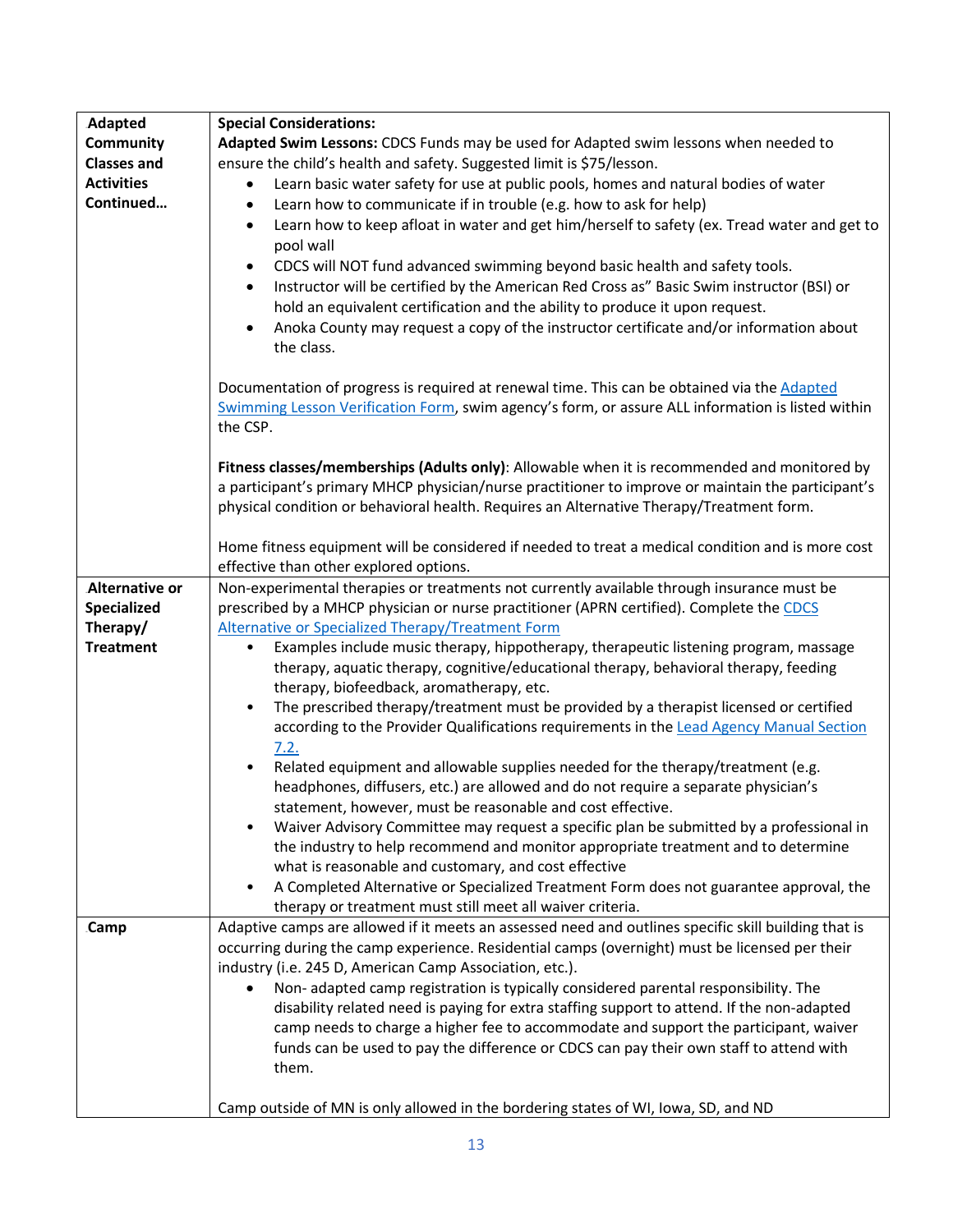<span id="page-13-2"></span><span id="page-13-1"></span><span id="page-13-0"></span>

| <b>Licensed Waiver</b>     | The person can use his or her individual CDCS funds to purchase any of the waiver/AC goods and                                                  |
|----------------------------|-------------------------------------------------------------------------------------------------------------------------------------------------|
| <b>Services &amp; Non-</b> | services currently available under the program he or she is on. Click link for more information about                                           |
| <b>Home Care</b>           | traditional AC/Waiver Services.                                                                                                                 |
| <b>Services</b>            |                                                                                                                                                 |
|                            | Examples include: in home family support, independent living skills, specialist services, Employment                                            |
|                            | Services, Remote Support, Respite, homemaker services,                                                                                          |
|                            | etc.                                                                                                                                            |
|                            |                                                                                                                                                 |
|                            | Rates are set by the State of MN (Waivered Rate management Rules apply for licensed 245D                                                        |
|                            | providers). Licensed waiver services in this section must be billed through the FMS.                                                            |
|                            |                                                                                                                                                 |
|                            | All traditional waiver/AC goods and services the person selects must meet all the program-specific<br>provisions, such as:                      |
|                            |                                                                                                                                                 |
|                            | Provider standards and qualifications<br>Quality assurance mechanisms<br>$\bullet$                                                              |
|                            | Rates<br>$\bullet$                                                                                                                              |
|                            | Service description.<br>$\bullet$                                                                                                               |
|                            |                                                                                                                                                 |
|                            | MA Home Care Services are listed separately in the CSP in the MA Home Care Section. This includes                                               |
|                            | PCA services, Skilled Nursing, home health aide and private duty nursing as these services are billed                                           |
|                            | directly by the home care agency. See MA Home Care Services Section for more information.                                                       |
| <b>Support Staff</b>       | Typically, staff are hired under Personal Assistance unless that staff person is qualified and hired to                                         |
| for Skill                  | work only on a specific skill area. Examples include a staff hired to assist with learning job skills or a                                      |
| <b>Acquisition</b>         | staff hired to work on a goal in the behavior plan or sensory needs. These staff would meet a                                                   |
|                            | specified number of times/weeks for a pre-determined amount of time.                                                                            |
|                            | See Personal Assistance for more information on employment specific information for <b>Support</b>                                              |
|                            | Staff.                                                                                                                                          |
| Training and               | Educational Costs - typically not waiver fundable when participant is still enrolled in primary or                                              |
| <b>Education</b>           | secondary school. Schools are considered financially responsible.                                                                               |
|                            | Tuition fees and transportation for a private school or homeschooling are not fundable.                                                         |
|                            | To avoid confusion, general staffing schedules should try to avoid listing typical school time<br>$\bullet$                                     |
|                            | hours. If participant has a modified school schedule, it is helpful to identify that in the CSP.                                                |
|                            |                                                                                                                                                 |
|                            | Post-Secondary Settings: Post-secondary school tuition for a degree is NOT fundable.                                                            |
|                            | CDCS can fund the Staffing support, Independent Living skills and Employment skills                                                             |
|                            | training in post-secondary settings. It cannot fund tuition, room and board and food plans<br>as these would be typical student responsibility. |
|                            | A detailed breakdown of the different costs is required either in the plan or as a supporting                                                   |
|                            | document.                                                                                                                                       |
|                            |                                                                                                                                                 |
|                            | Training/Workshops: Available for the participant, paid and unpaid caregivers. Registration fees                                                |
|                            | and materials for conferences and workshops may be fundable.                                                                                    |
|                            | Staff time for attending the workshop is allowed.                                                                                               |
|                            | *Expenses for travel, lodging or meals related to training are not fundable.<br>٠                                                               |
|                            | The description and cost for each training is required in the CSP or Addendum<br>$\bullet$                                                      |
|                            | Training outside of MN is only allowed in bordering states of WI, Iowa, SD, and ND.<br>$\bullet$                                                |
|                            | Educational books, DVDs, magazines/periodicals related to the person's<br>$\bullet$                                                             |
|                            | disability/condition is allowable.                                                                                                              |
|                            | On-line based training is allowable.<br>$\bullet$                                                                                               |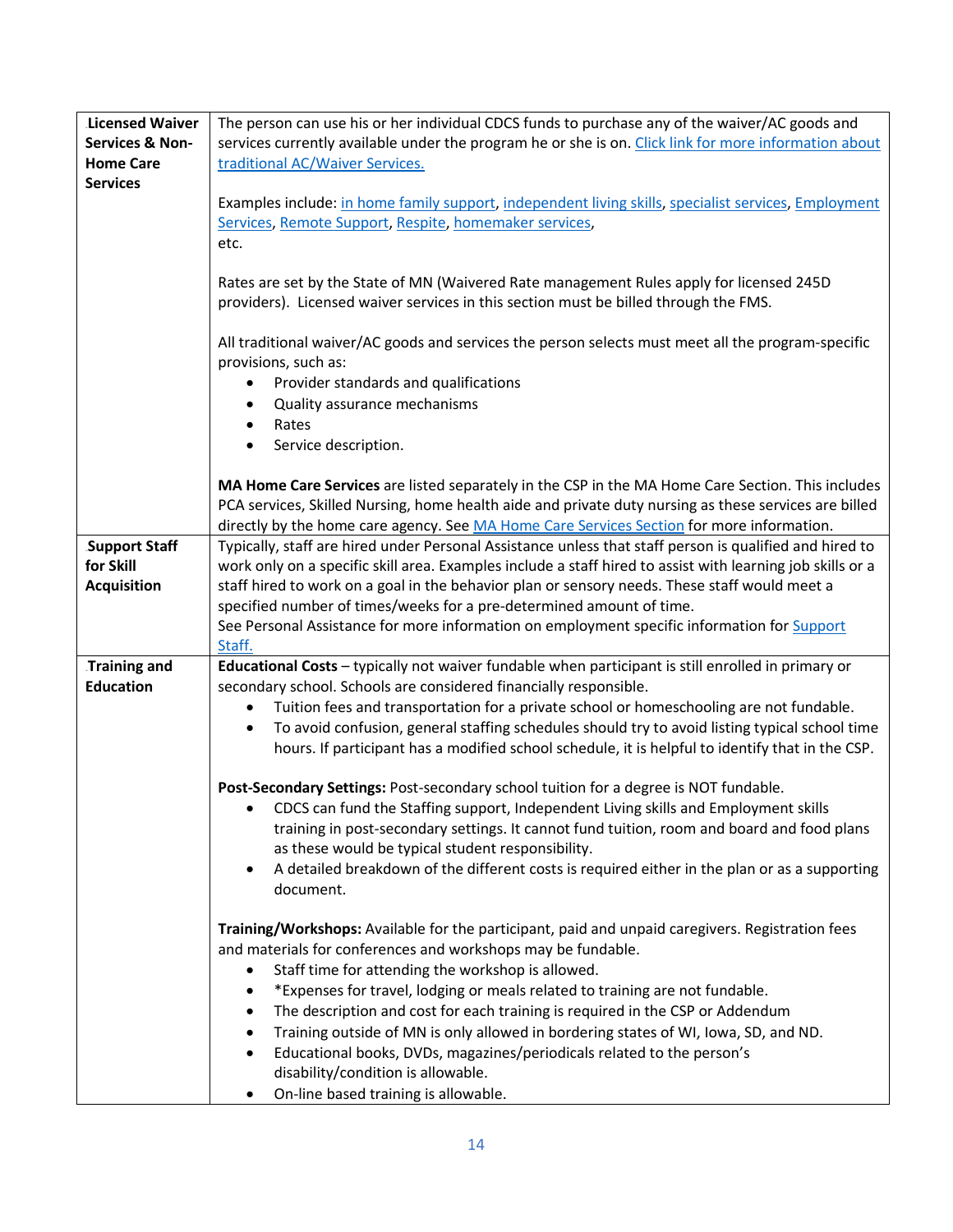| Training and<br><b>Education</b> | Tutoring: Allowed when it is above and beyond what school is required to provide based on the<br>student's IEP/IIIP.                                                                                                                                                                                                                                                                         |
|----------------------------------|----------------------------------------------------------------------------------------------------------------------------------------------------------------------------------------------------------------------------------------------------------------------------------------------------------------------------------------------------------------------------------------------|
| <b>Continued</b>                 | Must not be used as a school or home-schooling substitute<br>٠<br>Can use a qualified individual or a tutoring agency.<br>Tutors must be licensed or certified teachers/instructors<br>Direct staff may not be paid to implement online or home school options<br>٠<br>Progress Reports may be requested as determined by the Lead Agency.<br>Must be cost-effective<br>$\bullet$            |
|                                  | Person Centered Thinking and Planning: This is a facilitated discovery process to help participants<br>and family members gain clarity in what is possible for the future and to express what they desire<br>for their lives over their life span. Ask your case manager for a list of facilitators or practitioners.<br>May utilize 245D licensed providers or unlicensed similar programs. |

#### <span id="page-14-0"></span>**Environmental Modifications and Provisions:**

<span id="page-14-2"></span><span id="page-14-1"></span>

| <b>Definition</b>   | Environmental Modifications and Provisions are supports, services and goods provided to a person  |
|---------------------|---------------------------------------------------------------------------------------------------|
|                     | to maintain a physical environment that:                                                          |
|                     | Helps the person live and participate in his/her community<br>$\bullet$                           |
|                     | Is required to support the person's health and safety.                                            |
|                     |                                                                                                   |
|                     | Environmental modifications and provisions include:                                               |
|                     | home/vehicle modifications<br>$\bullet$                                                           |
|                     | assistive technology<br>٠                                                                         |
|                     | monitoring technology<br>$\bullet$                                                                |
|                     | transportation<br>٠                                                                               |
|                     | environmental supports<br>$\bullet$                                                               |
|                     | supplies and equipment<br>$\bullet$                                                               |
|                     | special diets<br>$\bullet$                                                                        |
|                     | adaptive clothing<br>٠                                                                            |
|                     | home delivered meals                                                                              |
|                     | Some items that are over \$1,000 may require 2 bids to determine cost effectiveness unless an     |
|                     | enrolled professional is used to specifically assess for the most appropriate product and fit. An |
|                     | insurance denial may be requested on some items prior to approval.                                |
|                     |                                                                                                   |
| Home/Vehicle        | Physical adaptations to a person's primary home or primary vehicle to ensure the person's health  |
| <b>Modification</b> | and safety or enable the person to function with greater independence.                            |
|                     |                                                                                                   |
|                     | A person is eligible to receive this service if the home or vehicle modification is:              |
|                     |                                                                                                   |
|                     | For the person's direct and specific benefit<br>$\bullet$                                         |
|                     | Necessary to ensure the person's health and safety or enable the person to function with          |
|                     | greater independence                                                                              |
|                     | Necessary to meet the person's assessed needs.<br>$\bullet$                                       |
|                     |                                                                                                   |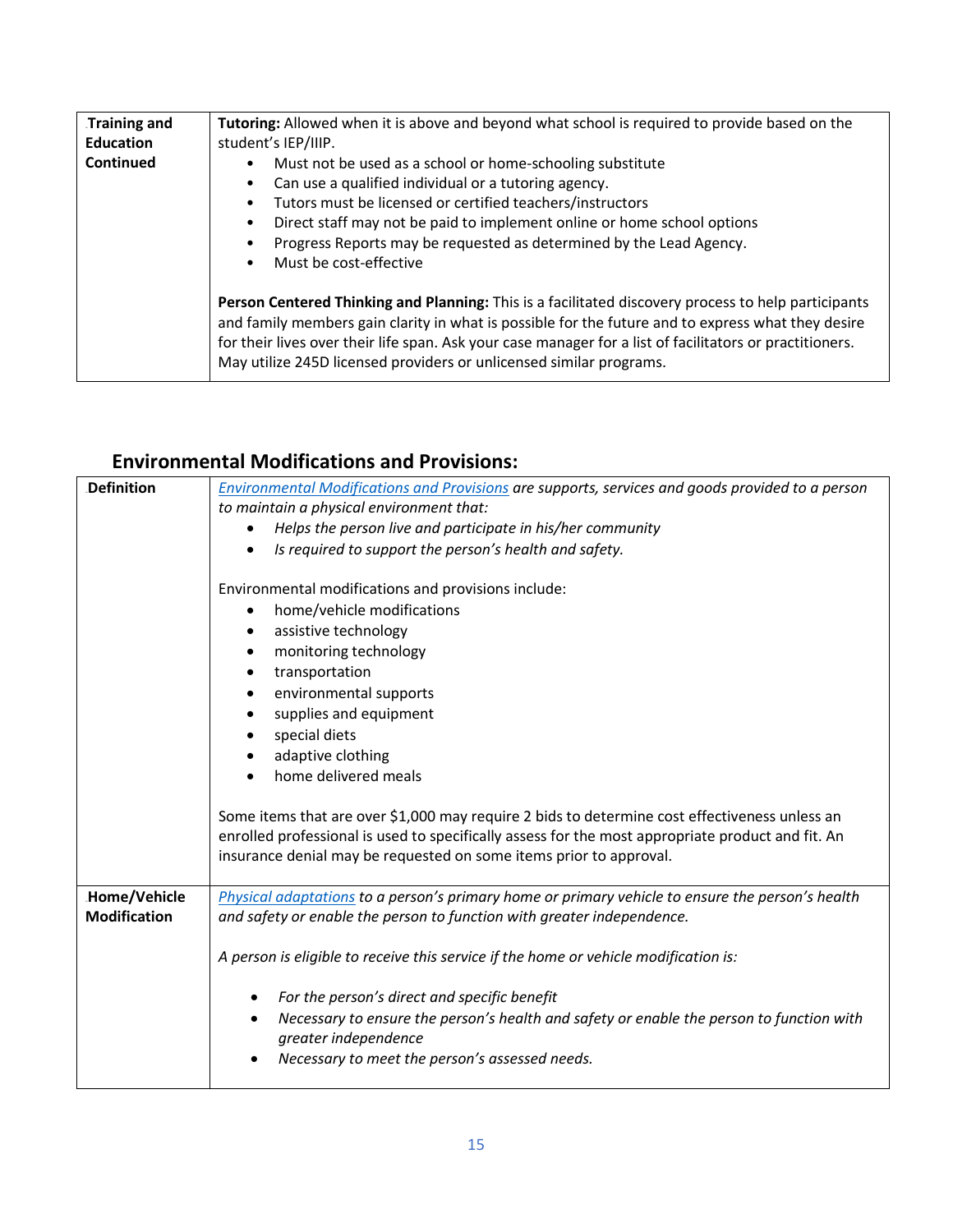<span id="page-15-0"></span>

| Home/Vehicle<br><b>Modification</b><br>continued | EAA expenses include assessments and installations of home and vehicle modifications. See specific<br>sections for services covered under each part. For additional guidance (e.g., new construction, used<br>vehicle modifications), see:<br>CBSM - Additional information about EAA<br>CBSM - Guide to home modifications under EAA<br>$\bullet$<br>An assessment may be required to help determine the most appropriate and/or cost-effective<br>products/modifications. For Home and Vehicle Adaptions that exceed \$5,000, Anoka County<br>requires the use of an enrolled Home Modification Assessor (HMA) and only uses DHS Enrolled                                                                                                               |
|--------------------------------------------------|-----------------------------------------------------------------------------------------------------------------------------------------------------------------------------------------------------------------------------------------------------------------------------------------------------------------------------------------------------------------------------------------------------------------------------------------------------------------------------------------------------------------------------------------------------------------------------------------------------------------------------------------------------------------------------------------------------------------------------------------------------------|
|                                                  | Providers/Contractors.<br>EAA Projects, including Assistive Technology Equipment and Monitoring Technology Equipment,<br>that exceed \$5,000 may potentially access outside funding if approved by the lead agency AND<br>follows the EAA process. EAA Projects for home and vehicle modifications may be funded for up to<br>\$40,000 (DD, CADI, BIA, CAC) and \$20,000 (EW/AC) each 12-month service plan. Ask your Case<br>Manager for further information.<br>Regardless of the number of modifications and technology items needed during the plan year, the<br>person's required annual contribution from their CDCS budget is limited to \$5,000. If a person<br>chooses to use more than \$5,000 from his/her budget, he/she can choose to do so. |
|                                                  | Per Anoka County Policy, any item over \$1,000 requires at least 2 bids to determine cost<br>effectiveness unless specifically utilizing an Enrolled Professional that is already assessing for the<br>most appropriate product and fit. An insurance denial may be requested on some items prior to<br>approval.                                                                                                                                                                                                                                                                                                                                                                                                                                         |
|                                                  | Anoka County has worked with Enrolled Home Modification Assessors (HMA) and Enrolled<br>Contractors to help determine customary and reasonable costs, limits, and modifications that meet<br>waiver criteria. Ask your Case Manager for more details. Allowable modifications/adaptations<br>include but are not limited to:                                                                                                                                                                                                                                                                                                                                                                                                                              |
|                                                  | Modifications to bathrooms, including grab bars<br>$\bullet$<br>Ramps<br>$\bullet$<br><b>Vehicle Adaptions</b><br>$\bullet$<br><b>Flooring Adaptations</b><br>Stairs/Ceiling Lift<br>Modifications to address behaviors (will require a behavioral supports/recommendations)<br>$\bullet$<br>Repairs to adapted equipment                                                                                                                                                                                                                                                                                                                                                                                                                                 |
| <b>Assistive</b>                                 | Assistive technology: Devices, equipment or a combination of both that improve the person's                                                                                                                                                                                                                                                                                                                                                                                                                                                                                                                                                                                                                                                               |
| <b>Technology</b>                                | ability to:                                                                                                                                                                                                                                                                                                                                                                                                                                                                                                                                                                                                                                                                                                                                               |
|                                                  | Communicate in the community                                                                                                                                                                                                                                                                                                                                                                                                                                                                                                                                                                                                                                                                                                                              |
|                                                  | Control or access his/her environment<br>Perform activities of daily living.                                                                                                                                                                                                                                                                                                                                                                                                                                                                                                                                                                                                                                                                              |
|                                                  | <b>Special Considerations:</b>                                                                                                                                                                                                                                                                                                                                                                                                                                                                                                                                                                                                                                                                                                                            |
|                                                  | Computer/Tablet: Maximum limit for device(s) up to \$1000 every 3 years including typical<br>accessories (i.e. Cases). Computer/tablets are intended to assist the person with developing life<br>skills and gaining independence. It is encouraged to work with an appropriate professional to                                                                                                                                                                                                                                                                                                                                                                                                                                                           |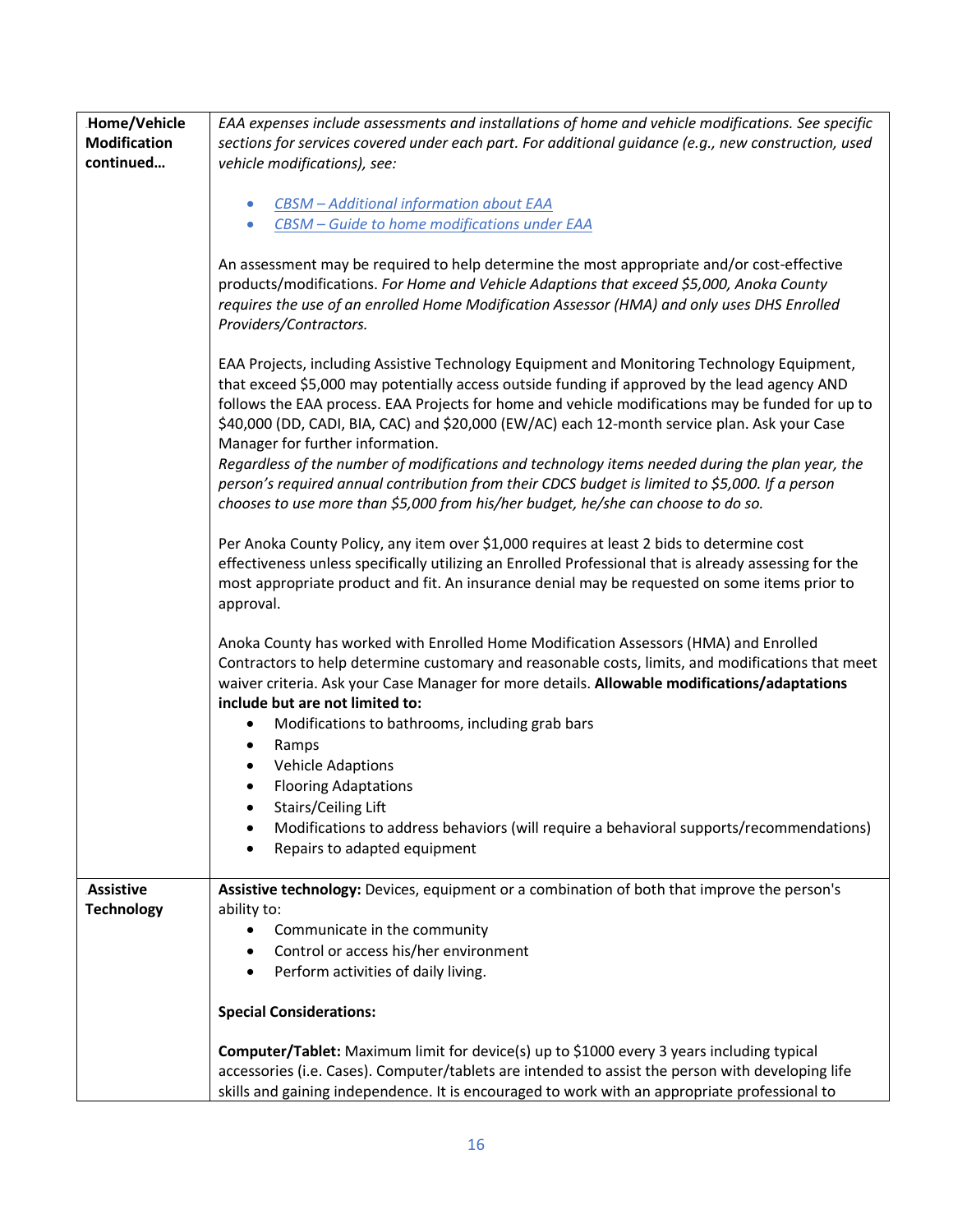| Assistive         | explore different devices, apps and even equipment rental/trials to find the best fit. Participant                       |
|-------------------|--------------------------------------------------------------------------------------------------------------------------|
| <b>Technology</b> | must obtain supporting documentation, see Computer/Tablet Request Form.                                                  |
| continued         | Appropriate Professionals may include OT, Speech Therapist, behavior specialist and/or                                   |
|                   | Assistive Technology evaluators. These professionals can aid with equipment rental/trial                                 |
|                   | periods, training and technical assistance to the participant and caregivers and ensures the                             |
|                   | participant is able to utilize the product.                                                                              |
|                   | A protective case is required for all tablets.<br>٠                                                                      |
|                   | Malware protection may be considered based on an assessed need/disability.<br>$\bullet$                                  |
|                   | Under special circumstances such as a history of destructive behavior, service plans and/or<br>$\bullet$                 |
|                   | repair will be allowed if cost effective and necessary to keep the device functional. CDCS<br>cannot pay for warranties. |
|                   | Discuss with your Case Manager whether an assessment is needed for a replacement                                         |
|                   | device.                                                                                                                  |
|                   | Least costly options need to be explored such as: tablet vs computer, brands, storage<br>$\bullet$                       |
|                   | space, and/or other cost-effective locations/services to purchase devices (E.g. PC's for                                 |
|                   | People, Device Pitstop).                                                                                                 |
|                   | Allowable uses:                                                                                                          |
|                   | iPad/tablets funded through CDCS MUST have other uses beyond communication (e.g.                                         |
|                   | emotional regulation, behavioral, scheduling, etc.)                                                                      |
|                   | Unallowable uses:                                                                                                        |
|                   | Exclusively used for communication purposes (MA fundable)                                                                |
|                   | CDCS does NOT pay for computers for the purpose of enhancing educational experiences<br>$\bullet$                        |
|                   | or solely for Self-direction purposes.                                                                                   |
|                   | Computers requested solely for employment related activities are not typically allowed.<br>$\bullet$                     |
|                   | There are more cost-effective options such as the library MN Workforce Center, etc.                                      |
|                   | Applications & Software: Cost of applications and software must be for skill acquisition based on                        |
|                   | assessed needs that are documented in the CSP.                                                                           |
|                   | Examples include: Educational software, apps for behavior, time management, etc.<br>$\bullet$                            |
|                   | Documentation/recommendation from a professional (e.g. participant's licensed<br>$\bullet$                               |
|                   | OT/Speech/Behavioral Therapist) is required for any apps or software over \$75.                                          |
|                   | Educational software/apps must be non-age appropriate to be considered.<br>$\bullet$                                     |
|                   | Global Positioning Device (GPS): The device and the monthly monitoring fee are allowable to assist                       |
|                   | the participant with navigating their community, providing reminders to the participant as well as                       |
|                   | communicating with caregivers. See Monitoring Technology Usage for more information on what is                           |
|                   | allowed and other forms needing to be completed.                                                                         |
|                   | Internet Access: Must be most effective way to meet participant's outcomes/goals of assessed                             |
|                   | needs.                                                                                                                   |
|                   | Initial costs for set-up and equipment if necessary, for Internet service's operation (e.g.                              |
|                   | router, modem, equipment lease, etc.)                                                                                    |
|                   | Equipment maintenance and repair<br>$\bullet$                                                                            |
|                   | Must be basic internet (e.g. not highspeed) AND for the participant only. If participant                                 |
|                   | shares cost of internet with others, the suggested shared cost limit is up to \$20/month.                                |
|                   | Participants will be expected to submit their internet bill (itemized if sharing the cost or                             |
|                   | bundled) to the FMS for reimbursement.                                                                                   |

H.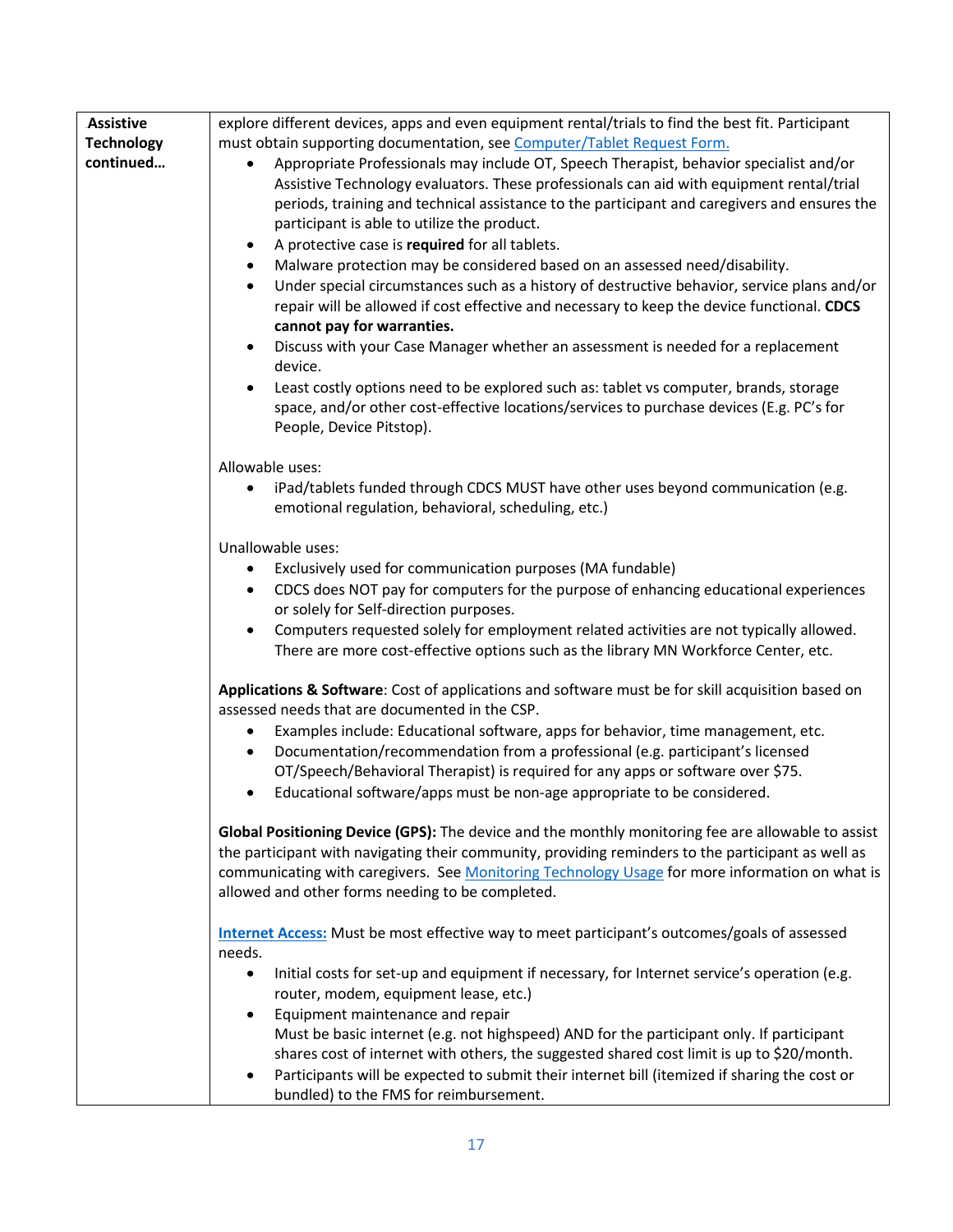<span id="page-17-0"></span>

| Environmental<br><b>Supports</b> | Providing a clean, sanitary, and safe home environment is a typical parental or household<br>responsibility. When there are other capable persons living in the home, environmental supports<br>may not be approved. A company may be hired to perform primarily deep cleaning tasks and/or<br>outdoor chores. The lead agency will evaluate the participant's unique needs (including living in<br>family home or own home) and household dynamics to determine what support is needed, above<br>and beyond what is typical, to maintain a clean, sanitary, and safe, home environment.<br>Contracts with the professional companies are allowed but will be paid out as services are<br>rendered. Work with your FMS regarding payment details. Licensed homemaker services may also<br>be utilized under treatment and training.                                                                                                                                                                                                                              |
|----------------------------------|------------------------------------------------------------------------------------------------------------------------------------------------------------------------------------------------------------------------------------------------------------------------------------------------------------------------------------------------------------------------------------------------------------------------------------------------------------------------------------------------------------------------------------------------------------------------------------------------------------------------------------------------------------------------------------------------------------------------------------------------------------------------------------------------------------------------------------------------------------------------------------------------------------------------------------------------------------------------------------------------------------------------------------------------------------------|
|                                  | Light housekeeping tasks such daily or routine sweeping/mopping, vacuuming, dusting, wiping<br>counters/appliances, picking up of clutter and/or trash are considered typical parental and/or<br>resident responsibilities. When light housekeeping tasks are directly related to participants<br>activities throughout the day this can be considered Support Staff responsibility/job duty.                                                                                                                                                                                                                                                                                                                                                                                                                                                                                                                                                                                                                                                                    |
|                                  | Other Things to Consider:<br>CDCS funds are intended to help a participant function with greater independence. If the<br>participant is able and/or interested in learning these tasks as part of developing their<br>IADL's, staff and caregivers should provide support and training for the participant to learn<br>necessary skills.<br>Environmental Supports are not intended to supersede typical homeowner responsibilities<br>$\bullet$<br>(I.e. Daily or routine sweeping/mopping, vacuuming, dusting, wiping counters/appliances)<br>unless there are no other capable persons in the home or staff are unable to complete<br>these tasks.<br>Services are limited to certain indoor areas: the primary living space of the participant<br>$\bullet$<br>including the bedroom, bathroom, kitchen and other common areas.<br>Additional consideration may be given for participants who have medical needs that<br>$\bullet$<br>require additional support above and beyond what is typical in maintaining a clean,<br>sanitary, and safe environment. |
|                                  | Adult Participants: When the participant is unable to perform general house cleaning and other<br>household activities due the his/her functional limitations, an individual may be hired to assist with<br>light or deep house cleaning, home management (grocery shopping, scheduling appt., laundry,<br>household repairs, etc.), and or assisting with ADL's.<br>The CSP must include frequency and hourly costs. Customary amounts include up to 8hrs/month<br>for deep cleaning, 2x/month for lawn mowing and as needed for snow plowing. Typically, this<br>should not exceed \$5,000/household.                                                                                                                                                                                                                                                                                                                                                                                                                                                          |
|                                  | <b>Special Considerations:</b><br>Car Cleaning Services (Professional Cleaning): Interior car cleanings due to incontinence or bodily<br>fluids and related to the participants disability/condition are allowed. Lead Agency may request a<br>prevention plan.<br>Not allowed for normal wear and tear such as food stains or spills.                                                                                                                                                                                                                                                                                                                                                                                                                                                                                                                                                                                                                                                                                                                           |
|                                  | Carpet Cleaning (Professional Cleaning): Customary limit of 2x/year. Allowed due to incontinence<br>or bodily fluids, not due to normal wear and tear. Participant/family and Case Managers need to<br>discuss what is the most cost-efficient way to meet the need.<br>Professional cleaning<br>$\bullet$<br>Rental of a carpet cleaner (family or cleaning service may use)<br>٠<br>Replacement of carpet with hard flooring<br>$\bullet$                                                                                                                                                                                                                                                                                                                                                                                                                                                                                                                                                                                                                      |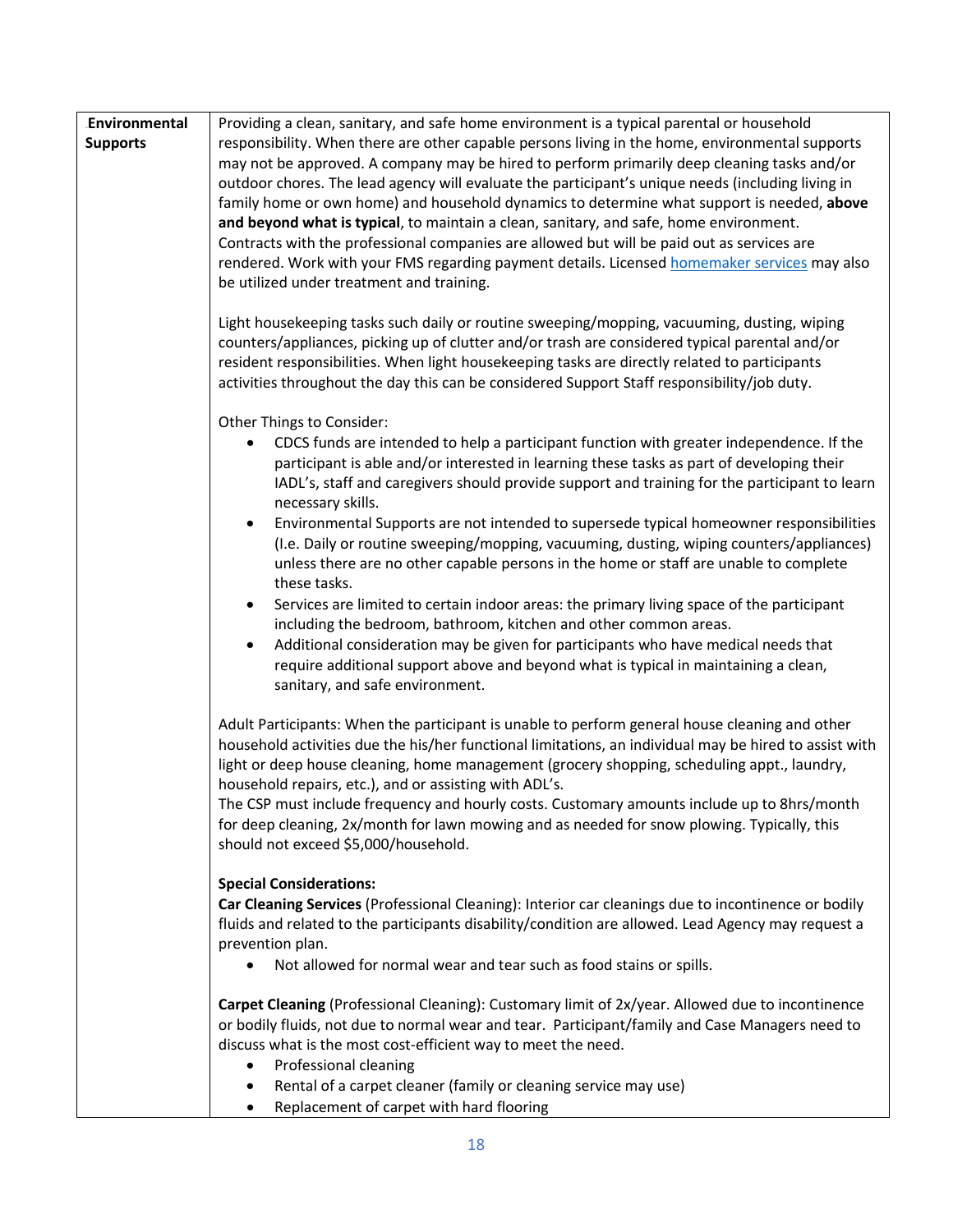<span id="page-18-0"></span>

| Environmental     | Moving Expenses: This may be considered for adults who are living independently and/or moving     |
|-------------------|---------------------------------------------------------------------------------------------------|
| <b>Supports</b>   | into their own home. Services to explore first are:                                               |
| continued         | 1. Housing Stabilization Services (HSS): this is funded through Medical Assistance (MA) and       |
|                   | not purchased through the CDCS Budget and                                                         |
|                   | Transitional services: is funded through the CDCS Budget.<br>2.                                   |
|                   |                                                                                                   |
| <b>Monitoring</b> | Monitoring Technology: The use of equipment to oversee, monitor and supervise someone who         |
| <b>Technology</b> | receives waiver/AC services. It can help keep people safe and support independence. The equipment |
|                   | used may include alarms, sensors, cameras and other devices.                                      |
|                   |                                                                                                   |
|                   | Monitoring technology equipment usage and supervision must meet the following four                |
|                   | requirements:                                                                                     |
|                   |                                                                                                   |
|                   | 1. Allow a caregiver to see, hear or locate a person                                              |
|                   | 2. Be the most appropriate means (and the person's preferred method) to address assessed          |
|                   | need(s) and goal(s)                                                                               |
|                   | 3. Monitor the person in real time                                                                |
|                   | 4. Achieve one of the following:<br>Increase independence                                         |
|                   | $\circ$<br>Address a complex medical condition or other extreme circumstance                      |
|                   | $\circ$<br>Reduce or minimize critical incidents<br>$\circ$                                       |
|                   | Improve the quality of supports.<br>$\circ$                                                       |
|                   |                                                                                                   |
|                   | Monitoring Technology must be for an individual, cannot be shared, it would follow the person if  |
|                   | and/or when they moved. It cannot be used for convenience of the caregiver/support staff or to    |
|                   | monitor other support staff.                                                                      |
|                   |                                                                                                   |
|                   | Anoka County may require an Assessment be completed to determine most appropriate                 |
|                   | products/services.                                                                                |
|                   |                                                                                                   |
|                   | A Participant consent for Use of Monitoring Technology, MN edoc # 6789B and if applicable the     |
|                   | Affected Participant Consent for Monitoring Technology, MN edoc #6789C may be required            |
|                   | depending how the monitoring equipment is utilized.                                               |
|                   |                                                                                                   |
|                   | Examples include but not limited to:                                                              |
|                   |                                                                                                   |
|                   | Alarm System: Includes door/ window alarms and/or motion detectors for the purpose of notifying   |
|                   | caregivers and support staff of elopement.                                                        |
|                   | Monthly monitoring fees allowed as along as it is not a Home Security System.                     |
|                   |                                                                                                   |
|                   | Listening Devices: E.g. baby monitors                                                             |
|                   | Remote Support Equipment: Equipment needed to provide remote support. For staffing support        |
|                   | see CBSM for more information.                                                                    |
|                   |                                                                                                   |
|                   | Global Positioning Device (GPS): The device and the monthly monitoring fee are allowable for      |
|                   | tracking participants with elopement concerns and/or those who are not able to communicate        |
|                   | their whereabouts.                                                                                |
|                   |                                                                                                   |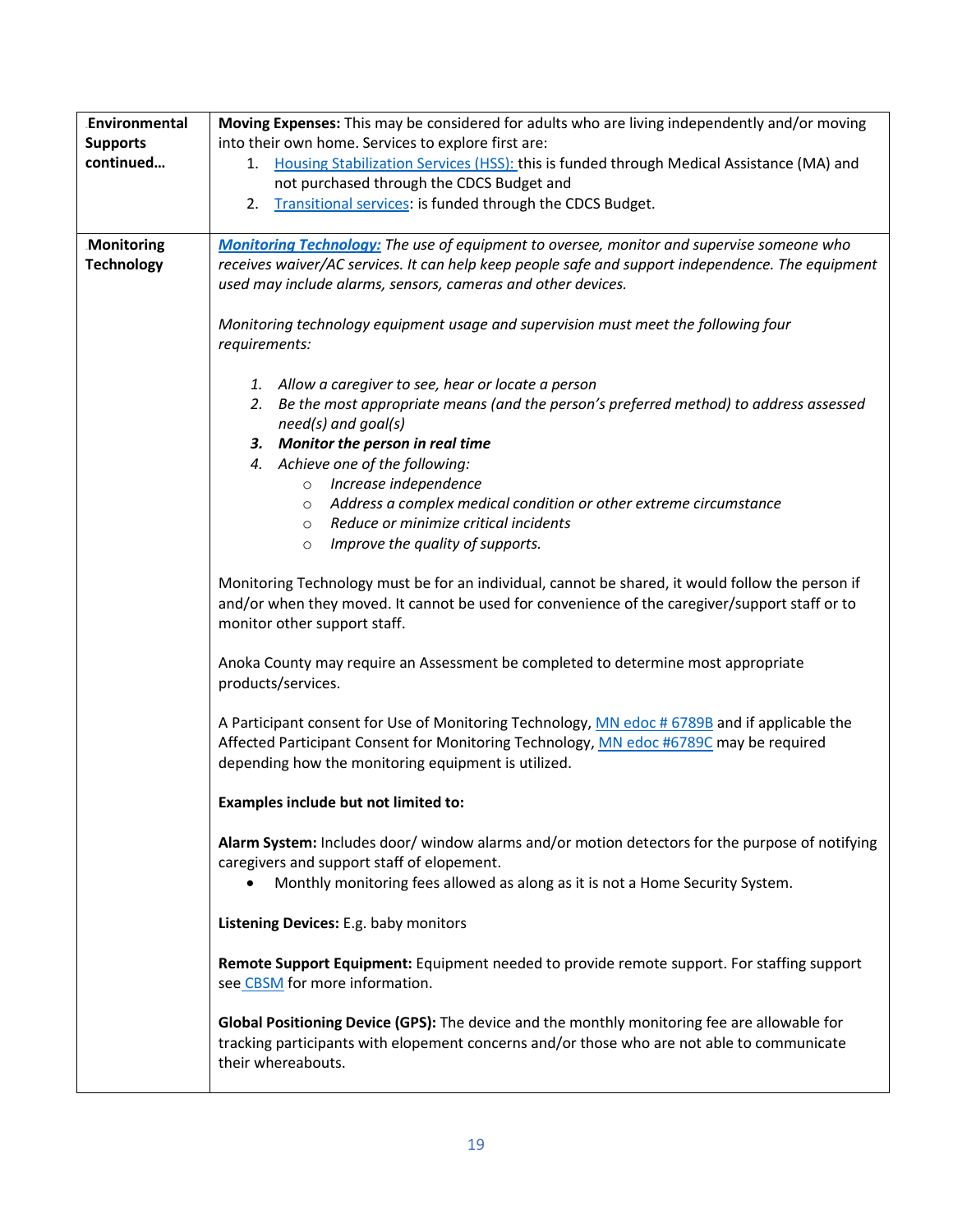<span id="page-19-0"></span>

| <b>Monitoring</b><br><b>Technology</b> | Camera Monitoring System: Camera Monitoring System is used to monitor participant activity and<br>inside and outside of the home. |
|----------------------------------------|-----------------------------------------------------------------------------------------------------------------------------------|
| continued                              | Camera in bedrooms cannot be purchased without initial approval from MN DHS unless a                                              |
|                                        | $\bullet$<br>parent of a minor requests for health and safety reasons. See MN edocs #6789 -                                       |
|                                        | Monitoring Technology Authorization Form, work with your Case Manager through this                                                |
|                                        | process.                                                                                                                          |
|                                        | Use of camera Monitoring systems must be reassessed annually in the CSP and<br>$\bullet$                                          |
|                                        | approved by the lead agency.                                                                                                      |
| Nutrition                              | There is a range of nutrition options available based on the participant's assessed needs. This                                   |
|                                        | includes home delivered meals, Specialized Diets, Nutritional Products and Thickeners. Food other                                 |
|                                        | than items listed below are not fundable.                                                                                         |
|                                        |                                                                                                                                   |
|                                        | Home Delivered Meals: Already prepared meals provided to a person 18 years or older who is                                        |
|                                        | unable to prepare his/her own meals. Coverage is limited to a maximum of one meal per day.                                        |
|                                        |                                                                                                                                   |
|                                        | Anoka County generally uses enrolled home delivered meal providers but may approve an                                             |
|                                        | unenrolled agency in unique circumstances. If using an enrolled provider, all requirements must be                                |
|                                        | met.                                                                                                                              |
|                                        |                                                                                                                                   |
|                                        | Food Thickeners: Thickeners are typically covered by Medical Assistance. May be considered if                                     |
|                                        | amount is above and beyond what Medical Assistance will pay for.                                                                  |
|                                        |                                                                                                                                   |
|                                        | <b>Enteral/Nutritional Products:</b> Prescribed products adding nutritional value to person's diet through                        |
|                                        | a tube (enteral) or by mouth, related to the person's disability or condition and denied by insurance                             |
|                                        | or above and beyond what insurance will fund.                                                                                     |
|                                        | Oral nutritional products may be allowed for AC/EW only (e.g. Ensure, Boost, Gatorade).<br>$\bullet$                              |
|                                        | See Specialized Diet for other possible dietary products.<br>$\bullet$                                                            |
|                                        |                                                                                                                                   |
|                                        | Specialized Diet: Special diets are allowed when prescribed by MHCP provider and denied by                                        |
|                                        | insurance or exceeding what insurance will cover. Use the Alternative or Specialized Diet Request                                 |
|                                        | Form. Specific nutritional products must be part of one for the specialized diets listed and specified                            |
|                                        | on the Alternative or Specialized Diet Request (e.g. Boost, Gatorade, Etc.).                                                      |
|                                        | Monthly allowable amounts are based on the Minnesota Supplemental Assistance (MSA)                                                |
|                                        | percentages of the current Official USDA Liberal Food Plan (LFP). If there is more than one                                       |
|                                        | specialized diet and they overlap, choose the costliest diet only (cannot fund both).                                             |
|                                        |                                                                                                                                   |
|                                        | The following is the MN Department of Human Services list of allowable special diets:                                             |
|                                        | Anti-dumping - 15% of Liberal Food Plan (LFP)<br>$\bullet$                                                                        |
|                                        | Controlled protein diet (40-60 grams AND requires special products) - 100% LFP<br>$\bullet$                                       |
|                                        | Controlled protein diet (less than 40 grams AND requires special products) -125% LFP<br>٠                                         |
|                                        | Gluten free diet - 25% LFP. Does not include casein free. No fruits and vegetables allowed<br>$\bullet$                           |
|                                        | unless MHCP prescribes organic fruits and vegetables to be necessary.                                                             |
|                                        | High protein diet (minimum 80 grams/day) - 25% LFP<br>$\bullet$                                                                   |
|                                        | High residue diet - 20% LFP<br>$\bullet$                                                                                          |
|                                        | Hypoglycemic diet - 15% LFP<br>$\bullet$                                                                                          |
|                                        | Ketogenic diet - 25%<br>$\bullet$                                                                                                 |
|                                        | Lactose free diet - 25% LFP (dairy free or casein free diets are not allowed)<br>$\bullet$                                        |
|                                        | Low cholesterol diet - 25% LFP<br>$\bullet$                                                                                       |
|                                        | Pregnancy and lactation diet - 35% LFP                                                                                            |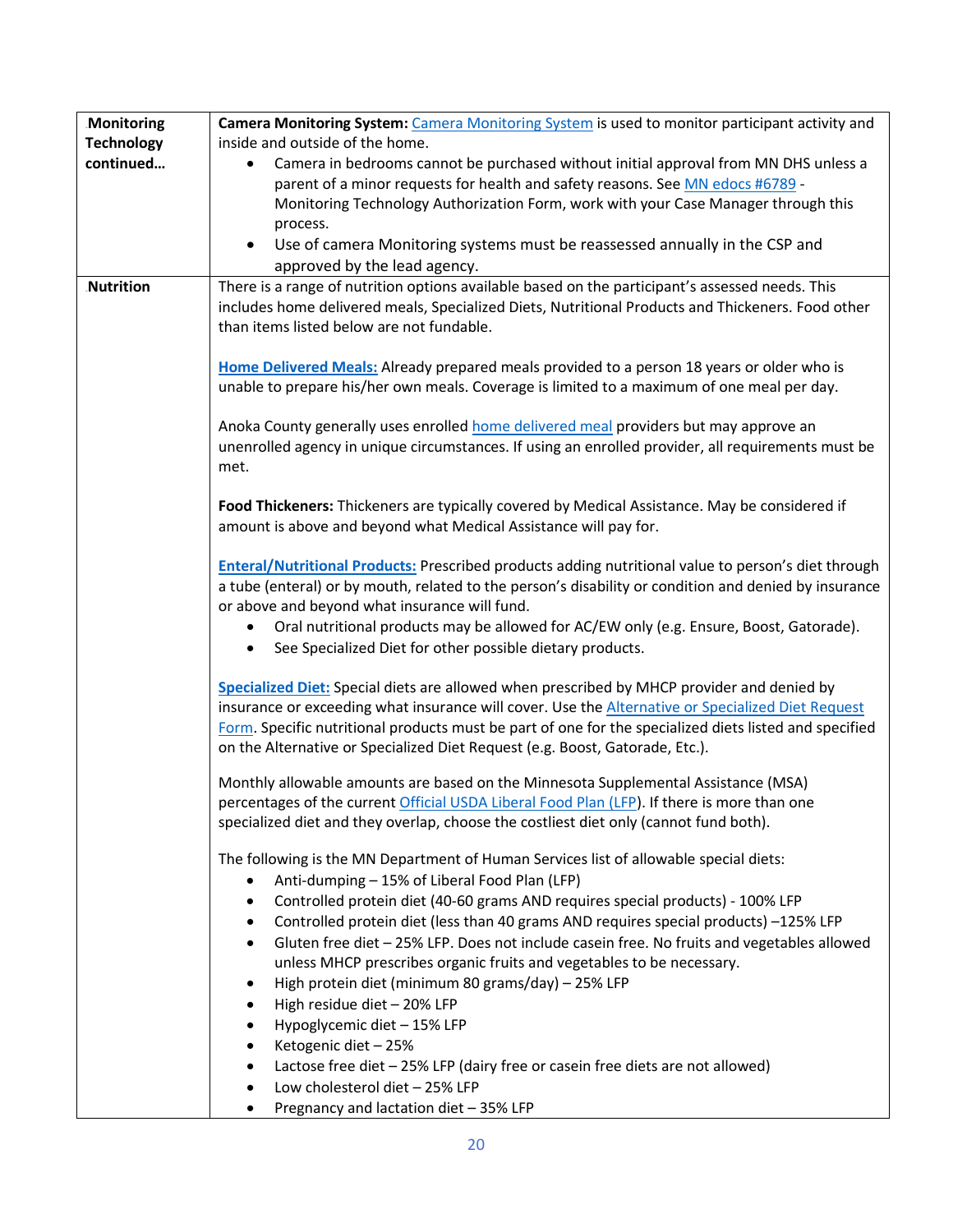<span id="page-20-0"></span>

| Supplies and | Covered items include supplies and equipment not available under Medical Assistance, this include         |
|--------------|-----------------------------------------------------------------------------------------------------------|
| Equipment    | supplies, devices, controls or small functional appliances (modified can opener, blender for              |
|              | pureeing food) that increase a person's independence or community integration and improve                 |
|              | his/her ability to:                                                                                       |
|              | Perform activities of daily living (ADLs)<br>$\bullet$                                                    |
|              | Perform instrumental ADLs<br>$\bullet$                                                                    |
|              | Perceive, control or communicate with the environment.<br>$\bullet$                                       |
|              | Items that are adapted or modified need a detailed explanation of how they meet the assessed              |
|              | needs and must be non-age appropriate. Lead Agency may ask for a letter of recommendation.                |
|              | Lead Agency may require cost sharing depending on the nature of the device.                               |
|              |                                                                                                           |
|              | The waiver cannot pay for items that restrain or restrict a person's rights. Items purchased should       |
|              | be the least restrictive method to meet the person's assessed needs. Examples include but not             |
|              | limited to seatbelt restraints or covers, locking all exit doors, helmets for non-medical needs, etc.     |
|              |                                                                                                           |
|              | Supplies or equipment purchased must not be considered duplicative of other items or typical              |
|              | personal care items (i.e. soap, lotion, toothpaste, etc.) and must meet all waiver criteria.              |
|              |                                                                                                           |
|              | Adapted Clothing and Footwear: Clothing purchased that is altered/designed to meet disability             |
|              | related needs. Adapted clothing can be covered when the cost exceeds typical parent/participant           |
|              | responsibility.                                                                                           |
|              | Itemization of purchases is required.<br>$\bullet$                                                        |
|              | Examples of unallowed could potentially include tag less clothing, age appropriate items<br>$\bullet$     |
|              | for growing children.                                                                                     |
|              |                                                                                                           |
|              | Adapted Equipment: Utensils, stroller, feeding chair, wedge, positioning equipment, portable              |
|              | ramp, communication tools, playset attachments etc.                                                       |
|              | Materials needed to adapt/create communication or skill acquisition tools.<br>$\bullet$                   |
|              | <b>Bike Adaptations/Adapted Bike:</b><br>$\bullet$                                                        |
|              | Adapted Bikes may require an assessment.<br>$\bullet$                                                     |
|              | Modifications to typical bikes, such as wider tires or attachments, are allowed but the cost<br>$\bullet$ |
|              | of the bike is a personal expense.                                                                        |
|              |                                                                                                           |
|              | Medical products not covered by MA: Requested products must be directly related to an assessed            |
|              | need/diagnosed health condition (e.g. congestive heart failure, severe allergies, temperature             |
|              | regulation issue, etc.), not covered by health insurance, and be for the direct benefit of the            |
|              | participant. Common examples include incontinence products, rubber gloves, bandages, hearing              |
|              | aid replacement, etc.                                                                                     |
|              | Household Supplies for Medically Fragile (e.g. disinfectant wipes, paper towels, garbage                  |
|              | bags, hand sanitizer, etc.). Suggested Limit: \$250.                                                      |
|              | Laundry Supplies: Costs for extra laundry supplies needed above and beyond typical<br>$\bullet$           |
|              | number of loads due to incontinence or bodily fluids.                                                     |
|              | In home additional detergent up to .50 cent/load, max. \$250. List estimated<br>$\circ$                   |
|              | extra loads/week.                                                                                         |
|              | Laundromat (up to \$10/load, max. \$1000) for bedding only.<br>$\circ$                                    |
|              | Specialty or Eyeglasses: May purchase durable frames, replacement glasses and/or                          |
|              | upgrades such as transitional lenses, with documented assessed need.                                      |
|              | Only pay for lenses if current lenses don't fit in the more durable frames.<br>$\circ$                    |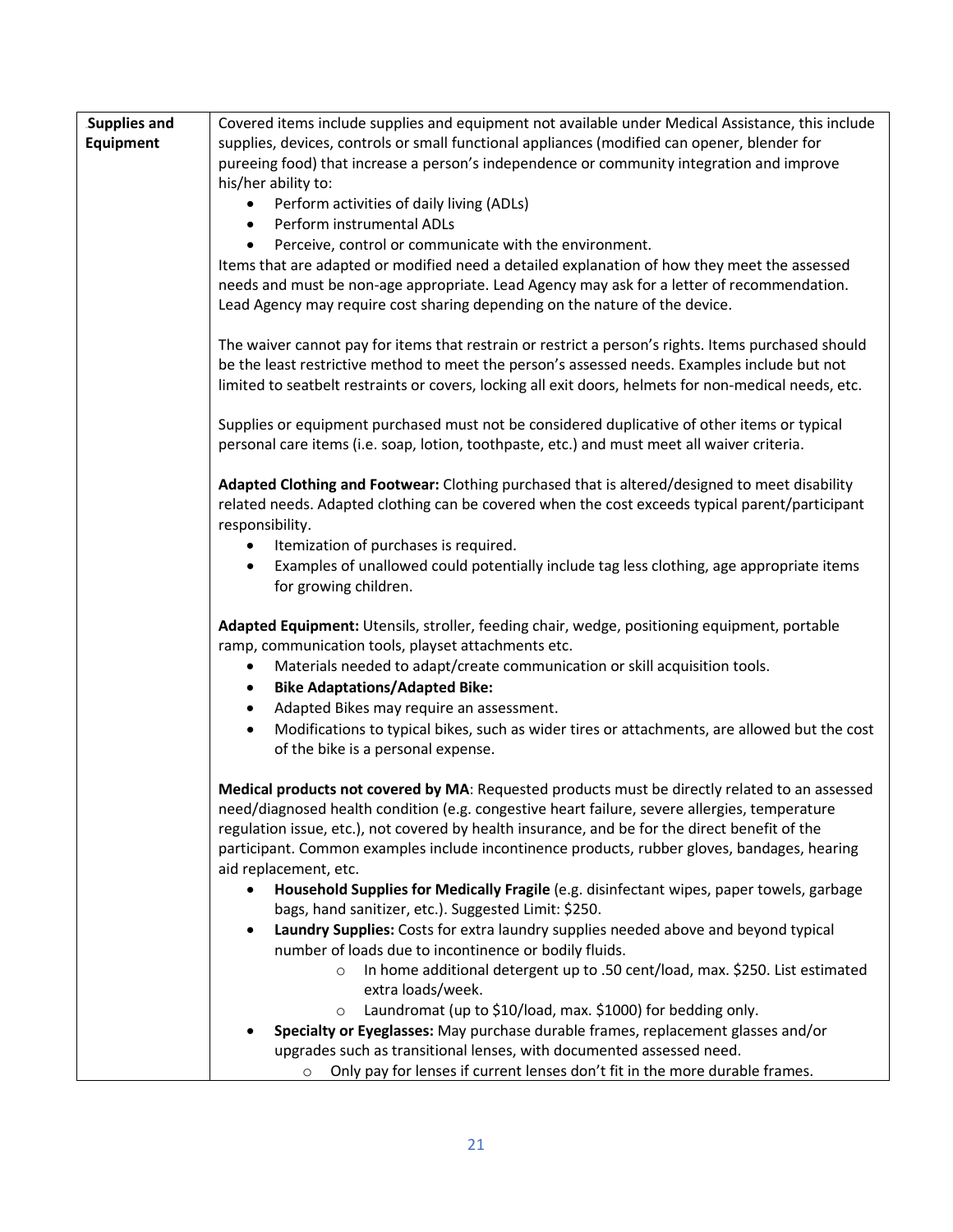| Supplies and | Standalone equipment: Such as Air Purifier, air conditioner unit for window, shower chair,<br>$\bullet$                                                                                                                                                                                                                                                                                                                                                                                                                                                                                                                                                                                                                                                                                                                                                                                                                                                                                                                                                                     |
|--------------|-----------------------------------------------------------------------------------------------------------------------------------------------------------------------------------------------------------------------------------------------------------------------------------------------------------------------------------------------------------------------------------------------------------------------------------------------------------------------------------------------------------------------------------------------------------------------------------------------------------------------------------------------------------------------------------------------------------------------------------------------------------------------------------------------------------------------------------------------------------------------------------------------------------------------------------------------------------------------------------------------------------------------------------------------------------------------------|
| Equipment    | etc.                                                                                                                                                                                                                                                                                                                                                                                                                                                                                                                                                                                                                                                                                                                                                                                                                                                                                                                                                                                                                                                                        |
| continued    |                                                                                                                                                                                                                                                                                                                                                                                                                                                                                                                                                                                                                                                                                                                                                                                                                                                                                                                                                                                                                                                                             |
|              | Positive Behavioral Reinforcers: Allowed if there is a structured Behavior Plan in place.<br>The structured Behavior Plan should be written in consultation with a qualified<br>professional (e.g. therapist, skills worker, behavior analyst) and must be described in detail<br>on the Behavior Plan Form or in the CSP.<br>Only specific items listed on the approved Behavior Plan will be reimbursed by the FMS.<br>$\bullet$<br>The Behavior Plan must include target behaviors to be addressed, a structured<br>reinforcement schedule, and a list of effective reinforcers.<br>Participants with formal behavior services/plans may be eligible for a budget increase if<br>qualifies. See CDCS Manual Exception to Budget Methodology.<br>Unallowed: Personal items unrelated to disability, tickets and related costs to attend                                                                                                                                                                                                                                   |
|              | sporting or other recreational events, meals, cash, gift cards, high-speed internet, or<br>leisure/recreational video games/consoles.                                                                                                                                                                                                                                                                                                                                                                                                                                                                                                                                                                                                                                                                                                                                                                                                                                                                                                                                       |
|              | Replacement Items due to bodily fluids and/or behaviors.<br>Clothing and Bedding: Replacement due to incontinence, excessive wear and tear,<br>behaviors, or excess bodily secretions related to the disability is fundable.<br>Must be above and beyond what is typical parental responsibility.<br>$\circ$<br>The suggested maximum limit is \$500/year combined<br>$\circ$<br>Description and itemization of why replacement items are needed is required (E.g.<br>$\circ$<br>Replacing sheets every 3 months due to nightly incontinence.<br>Mattress: Mattress replacement due to incontinence ONLY, cost must be customary and<br>reasonable<br>Waterproof mattress covering must be used along with mattress purchase (does<br>$\circ$<br>not include box spring or bed frame).<br>Mattresses must be no larger than full size unless there is a documented need for<br>$\circ$<br>a larger mattress, or it is to replace the existing size of the participants mattress.<br>Specialized mattresses require documentation of need from an MHCP physician.<br>$\circ$ |
|              | Safety Equipment: Examples include-helmet for seizures, specialty goggles, chair lifts, lock boxes<br>for safety.                                                                                                                                                                                                                                                                                                                                                                                                                                                                                                                                                                                                                                                                                                                                                                                                                                                                                                                                                           |
|              | Sensory equipment: Examples include Sensory sac, chew items, frog swing, white noise machine<br>noise canceling headphones, blackout curtains, Sunlamp/SAD light, etc.<br>Supporting documentation may be requested by Waiver Advisory Committee, specifically if<br>related to sensory needs (OT/PT or another qualified professional)<br>Multiple sensory purchases may not be approvable if meeting the same assessed need<br>(duplication of services is not allowed on CDCS).<br>Itemization of sensory items is required.<br>$\bullet$                                                                                                                                                                                                                                                                                                                                                                                                                                                                                                                                |
|              | Skill acquisition: Supplies must be directly related to an assessed need and a goal in the CSP.<br>Examples include communication boards and supplies, behavioral charts, lamination, printer,<br>copier. Suggested limit up to \$300/year                                                                                                                                                                                                                                                                                                                                                                                                                                                                                                                                                                                                                                                                                                                                                                                                                                  |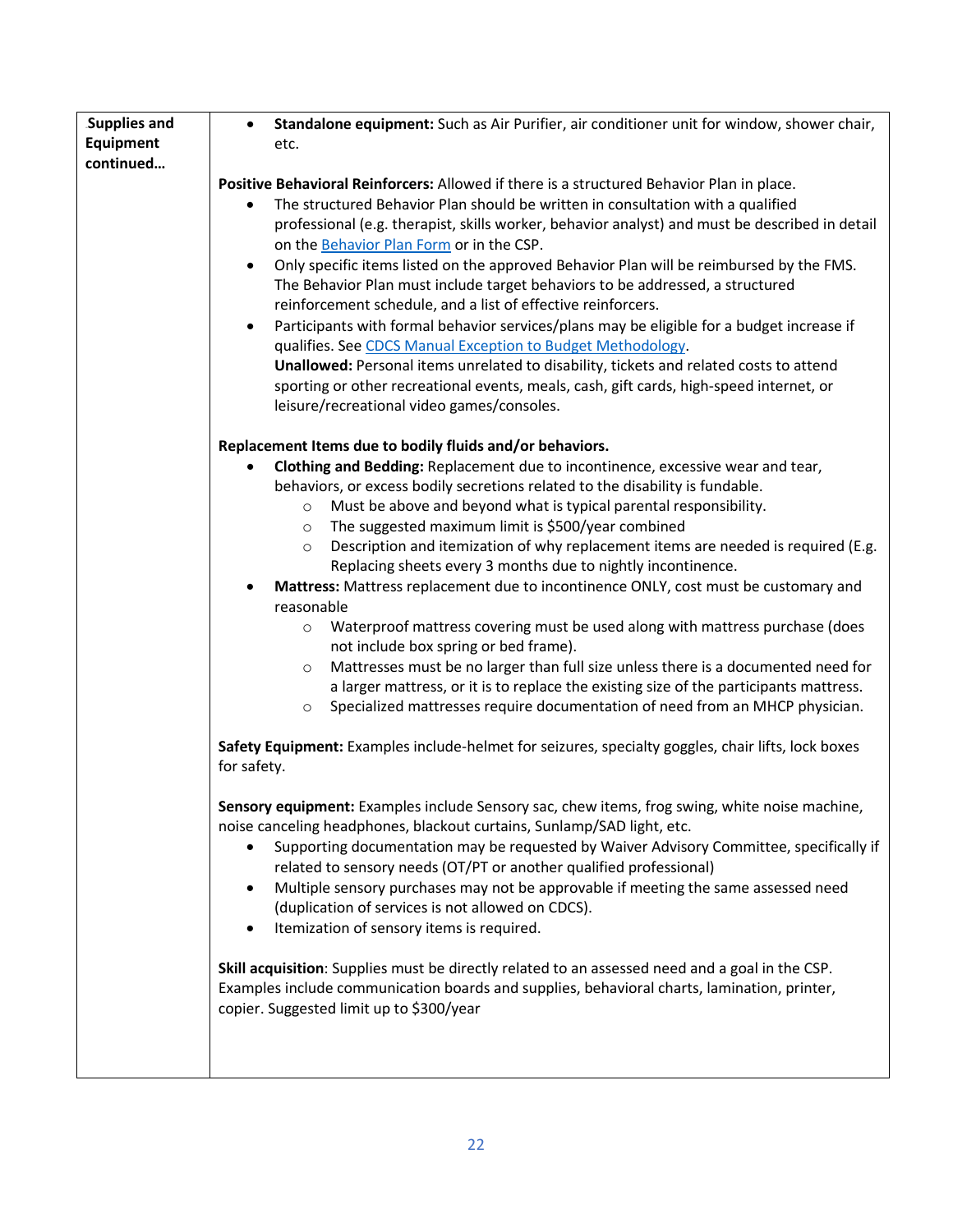<span id="page-22-1"></span><span id="page-22-0"></span>

| Transportation | The waiver is not intended to pay for all transportation costs as transportation is a typical expense.                                                                                                               |
|----------------|----------------------------------------------------------------------------------------------------------------------------------------------------------------------------------------------------------------------|
|                | For example, clients who can access public transportation independently would be responsible for                                                                                                                     |
|                | paying for transportation costs to visit friends.                                                                                                                                                                    |
|                |                                                                                                                                                                                                                      |
|                | <b>ALLOWABLE:</b>                                                                                                                                                                                                    |
|                | <b>Non-Medical Transportation Costs/Staff Mileage:</b>                                                                                                                                                               |
|                | Mileage reimbursement (including parking costs) for transporting the participant to and<br>٠<br>from their work site, community access, or alternative therapies as it relates to an<br>outcome approved in the CSP. |
|                | Customary amount is up to 150 miles/week. Mileage must be documented with FMS and<br>$\bullet$<br>available for review.                                                                                              |
|                | Maximum reimbursement rate is up to the Federal Mileage Reimbursement Rate.<br>٠                                                                                                                                     |
|                | *Mileage for a paid parent of a minor or spouse is not allowed.<br>$\bullet$                                                                                                                                         |
|                | Mileage to and from school is not allowable.<br>$\bullet$                                                                                                                                                            |
|                | <b>Non-Medical Transportation Costs for Participant:</b>                                                                                                                                                             |
|                | Transportation costs for adult with functional limitations - Public transportation should<br>$\bullet$                                                                                                               |
|                | be vetted first. Cab services including Lyft and Uber, can be explored when cost effective                                                                                                                           |
|                | and/or to meet atypical needs (E.g. times when public transportation is unavailable).                                                                                                                                |
|                | Discuss transportation options with your Case Manager including specifics regarding                                                                                                                                  |
|                | barriers to transportation and/or whether sharing the costs of transportation is                                                                                                                                     |
|                | appropriate.                                                                                                                                                                                                         |
|                |                                                                                                                                                                                                                      |
|                | <b>UNALLOWABLE:</b><br><b>Non-Medical Transportation Costs for Participant:</b>                                                                                                                                      |
|                | Transportation costs for parent of a minor/spouse - a parent of a minor or spouse would<br>٠                                                                                                                         |
|                | be expected to provide transportation for activities in the community (e.g., transportation                                                                                                                          |
|                | to an after-school activity, day care, shopping centers or recreational events) and is not                                                                                                                           |
|                | allowed.                                                                                                                                                                                                             |
|                | Transportation costs for adult without functional limitations - Transportation is a typical<br>$\bullet$                                                                                                             |
|                | personal responsibility if the participant does not have a functional limitation in this area                                                                                                                        |
|                | (E.g. transportation to work, the grocery store or recreational activities). Waiver funds                                                                                                                            |
|                | would not be able to be used in this situation.                                                                                                                                                                      |
|                | <b>*Medical Transportation Costs:</b>                                                                                                                                                                                |
|                | Mileage to and from medical appointments is not allowed. This is typically reimbursable                                                                                                                              |
|                | thru MNET-https://www.mtm-inc.net/                                                                                                                                                                                   |
|                |                                                                                                                                                                                                                      |
|                | Driver's Education/Lessons: This is a typical personal or parental responsibility. May be considered                                                                                                                 |
|                | if transportation is an assessed need (iADL) and there is specific adapted equipment needed,                                                                                                                         |
|                | training above and beyond what is typical, and written into the CSP. Agencies must be certified in                                                                                                                   |
|                | this industry.                                                                                                                                                                                                       |
|                | Driver's Education Assessment (e.g. Courage Center) for vision testing, reaction time,<br>$\bullet$                                                                                                                  |
|                | memory/problem solving, strength and coordination, cognitive processing skills,                                                                                                                                      |
|                | prescription for adaptive driving equipment, etc. are allowed.                                                                                                                                                       |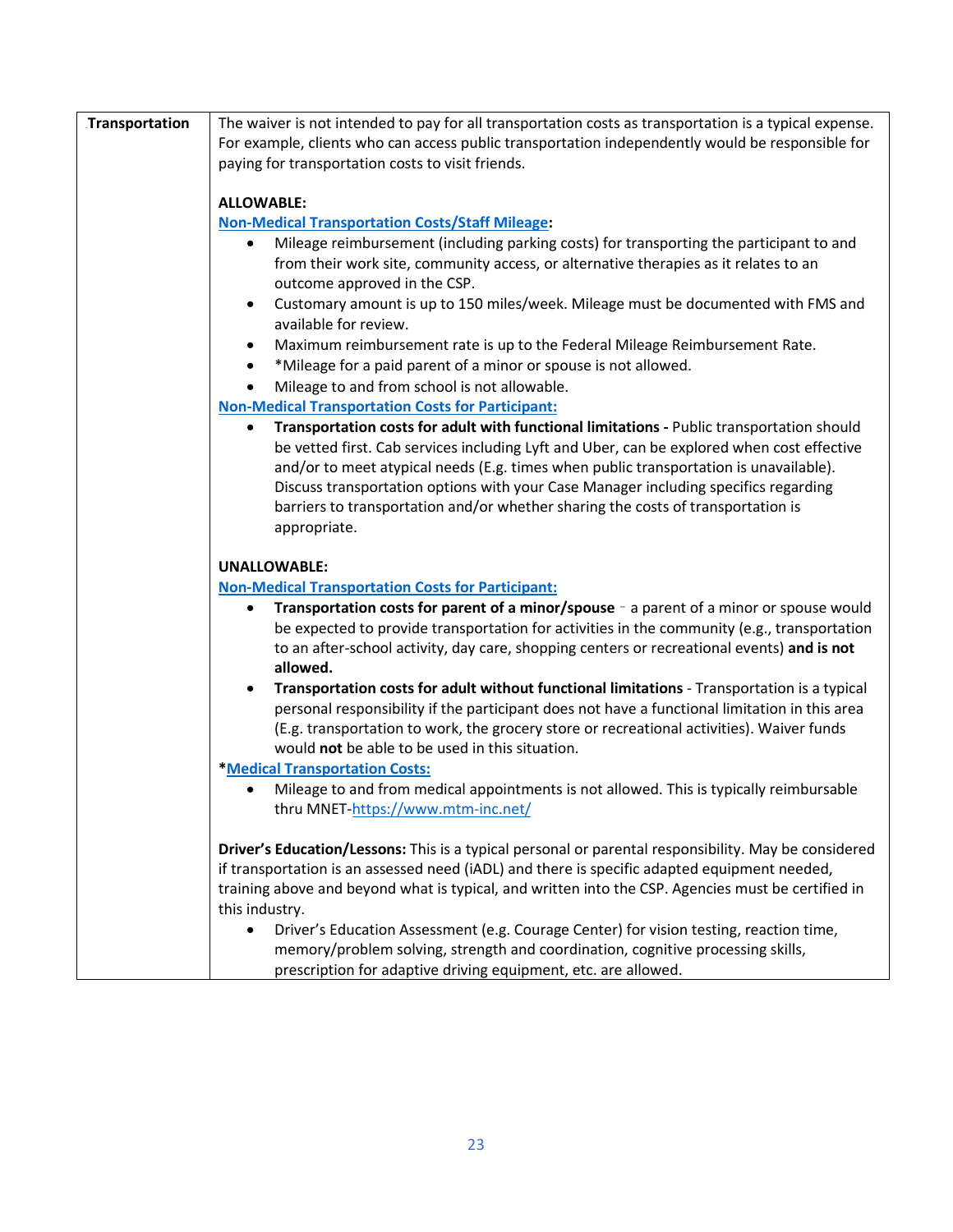### **Self-Direction Support Activities:**

<span id="page-23-2"></span><span id="page-23-1"></span><span id="page-23-0"></span>

| <b>Definition</b>     | Self-Direction Support Activity CDCS category of service that includes services, supports and      |
|-----------------------|----------------------------------------------------------------------------------------------------|
|                       | expenses incurred for administering or helping the person or representative administer CDCS. Self- |
|                       | directed support activities must be:                                                               |
|                       | Chosen by the person<br>$\bullet$                                                                  |
|                       | Outlined in the CDCS Community Support Plan<br>$\bullet$                                           |
|                       | Purchased under agreements between the person and the provider that specify tasks to be<br>٠       |
|                       | performed, schedules and negotiated fees.                                                          |
|                       | Managing party cannot be paid for Self-Directed Activities or hiring/training or managing of       |
|                       | staff. They must be able to incur these administrative costs.                                      |
|                       |                                                                                                    |
|                       | Examples include but not limited to costs needed to manage the budget (i.e., fees charged by the   |
|                       | financial management services [FMS] provider), Employer-related fees and taxes (e.g., FICA, FUTA,  |
|                       | SUTA, workers' compensation, unemployment), CDCS support planning services and Costs for           |
|                       | worker recruitment.                                                                                |
|                       |                                                                                                    |
|                       | Typically, this does not include equipment and/or supplies needed to administer CDCS. Examples     |
|                       | include but not limited to:                                                                        |
|                       | Printers<br>$\bullet$                                                                              |
|                       | Fax machines<br>٠                                                                                  |
|                       | Shredders<br>$\bullet$                                                                             |
|                       | Ink cartridges<br>٠                                                                                |
|                       | File folders and cabinets<br>$\bullet$                                                             |
|                       | Computers/tablets<br>$\bullet$                                                                     |
|                       |                                                                                                    |
| <b>Worker</b>         | The person can use CDCS funds for costs related to advertisement and recruitment of direct support |
| Recruitment           | workers. This could include:                                                                       |
|                       | $\bullet$                                                                                          |
|                       | Newspaper ads                                                                                      |
|                       | Online job postings<br>٠                                                                           |
|                       | Online matching services to connect job seekers and people who receive services.<br>$\bullet$      |
|                       | See CDCS Manual for more details. E.g. Direct Support Connect                                      |
|                       |                                                                                                    |
|                       |                                                                                                    |
| Financial             | Financial Management Services (FMS) is a service that provides help with financial tasks, billing, |
| Management            | and employer-related responsibilities for people who self-direct their services through consumer   |
| <b>Services (FMS)</b> | directed community supports (CDCS) or the Consumer Support Grant (CSG).                            |
|                       | This is a required service that ALL participants must utilize.<br>٠                                |
|                       | All FMS's utilize the Payroll (FEA) Model<br>٠                                                     |
|                       | FMS fees vary by agency and can be found on the MN DHS website<br>٠                                |
|                       | Participants need to follow the policies and procedures for their specific FMS.<br>$\bullet$       |
|                       | For households with more than one participant receiving CDCS, a family work schedule will be       |
|                       | required and must use the same FMS.                                                                |
|                       |                                                                                                    |
|                       | Talk with your Case Manager if interested in changing FMS providers. The change must happen at a   |
|                       | quarter and needs to start 4-6 weeks in advance.                                                   |
|                       |                                                                                                    |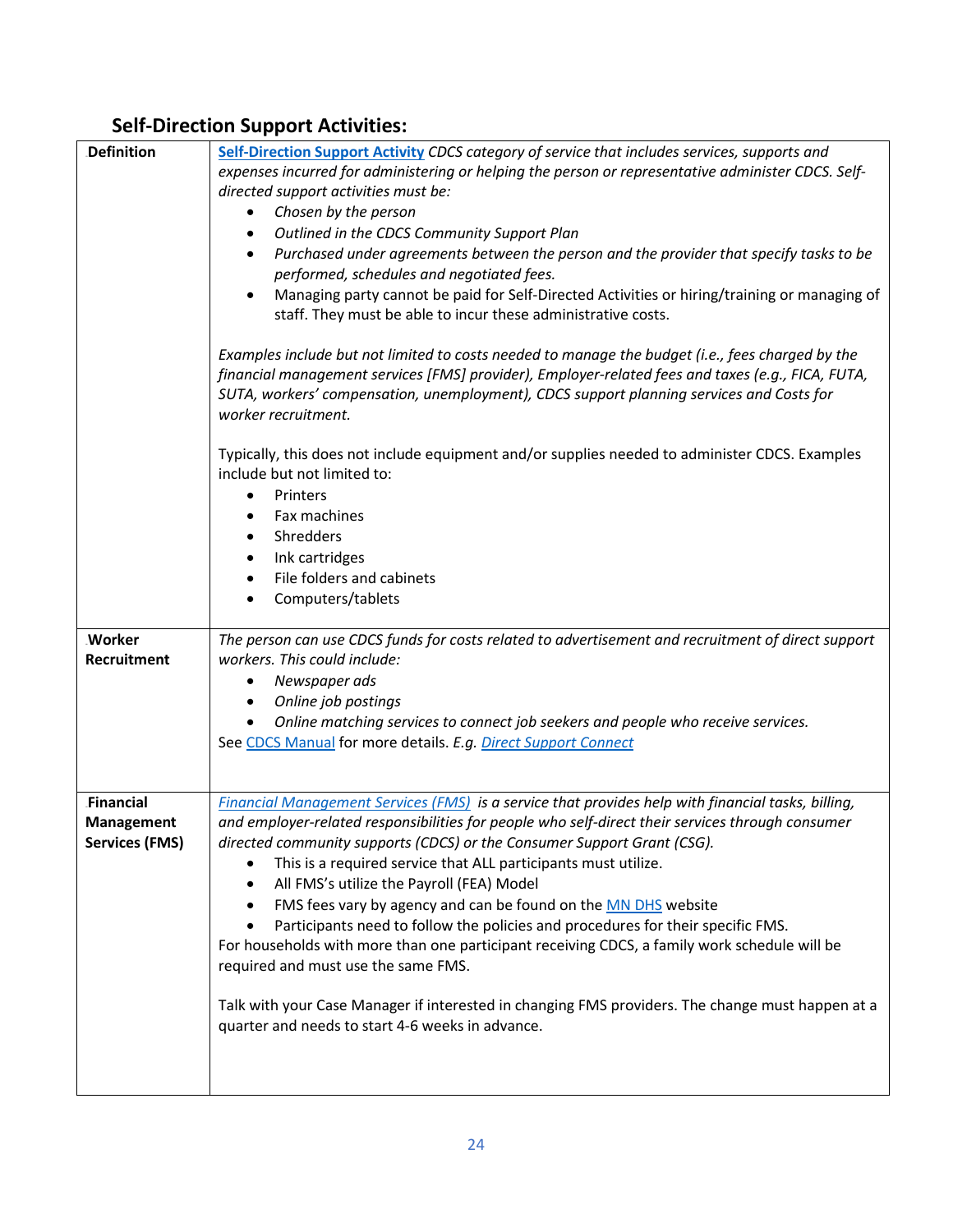<span id="page-24-0"></span>

| <b>Support Planner</b> | Support Planning Services is an optional service that helps a CDCS participant develop and                                                          |
|------------------------|-----------------------------------------------------------------------------------------------------------------------------------------------------|
|                        | implement his/her CDCS Community Support Plan (CSP).                                                                                                |
|                        | Support Planners and case managers should determine each other's roles in                                                                           |
|                        | consultation with the participant.                                                                                                                  |
|                        | Support Planners must provide the participant with a job description outlining the specific                                                         |
|                        | duties they will perform on their behalf (vs. case manager). Specific duties cannot be                                                              |
|                        | duplicative of the case manager's role.                                                                                                             |
|                        | Any additional job duties beyond plan development MUST be specified in the plan (e.g.<br>interview staff, staff training, staff recruitment, etc.). |
|                        | Additional support planner hours throughout the plan year may be approved through the<br>$\bullet$                                                  |
|                        | additions/addendum process when justified and approved by the case manager.                                                                         |
|                        | The initial plan could contain up to 25 hours (incl. initial plan and one renewal plan).                                                            |
|                        | Up to 10 hours is allowed for typical plan renewals.<br>$\bullet$                                                                                   |
|                        | Additional hours may be allowed if working with a participant in which English is not<br>$\circ$                                                    |
|                        | their primary language and interpreter is needed or based on need.                                                                                  |
|                        | *Service Coordination/Support Planning in a paid capacity by Parents of Minors/Spouses is not                                                       |
|                        | allowed.                                                                                                                                            |
|                        | For more information regarding the Support Planner role see DHS Trainlink (Search Course DS690).                                                    |

#### <span id="page-24-1"></span>**MA Home Care Services:**

<span id="page-24-4"></span><span id="page-24-3"></span><span id="page-24-2"></span>

| <b>Definition</b>       | MA Home Care Service category includes licensed services provided by a Homecare Agency<br>including Personal Care Attendant (PCA), Skilled Nursing, Home Health Aide, and Private Duty<br>Nursing. The service must be listed separately in the CSP and billed directly to DHS (or managed care<br>entity if applicable) and not through the FMS. These service costs still must fit within the overall<br>CDCS budget allocation. |
|-------------------------|------------------------------------------------------------------------------------------------------------------------------------------------------------------------------------------------------------------------------------------------------------------------------------------------------------------------------------------------------------------------------------------------------------------------------------|
| <b>Home Health</b>      | Home Health Aid Services has a state set rate is billed directly through the state not eh FMS. If                                                                                                                                                                                                                                                                                                                                  |
| Aid (HHA)               | Extended HHA is needed, it comes directly out of CDCS budget and is billed through FMS.                                                                                                                                                                                                                                                                                                                                            |
|                         |                                                                                                                                                                                                                                                                                                                                                                                                                                    |
| <b>Personal Care</b>    | PCA staff must meet the state requirements from the identified home care agency and meet the                                                                                                                                                                                                                                                                                                                                       |
| <b>Assistance (PCA)</b> | qualifications described in the CSP.                                                                                                                                                                                                                                                                                                                                                                                               |
|                         | State eligibility criteria and service rates apply. This includes PCA and extended PCA.                                                                                                                                                                                                                                                                                                                                            |
|                         | Number of PCA units and rates must be recorded separately in the MA Home Care section<br>of the CSP.                                                                                                                                                                                                                                                                                                                               |
|                         | Units of PCA must be split into six-month amounts<br>٠                                                                                                                                                                                                                                                                                                                                                                             |
|                         | Supervision of 96 units/year is required. If units are not going to be used, the case manager                                                                                                                                                                                                                                                                                                                                      |
|                         | can shift units to be used for other services/supports.                                                                                                                                                                                                                                                                                                                                                                            |
|                         | Services are billed directly through DHS by the home care agency<br>٠                                                                                                                                                                                                                                                                                                                                                              |
|                         | PCA assessment is renewed annually and attached to the plan                                                                                                                                                                                                                                                                                                                                                                        |
|                         | Extended PCA comes directly out of CDCS budget and is billed through FMS.<br>$\bullet$                                                                                                                                                                                                                                                                                                                                             |
|                         | Case manager is required to make annual MnCHOICES assessment referral                                                                                                                                                                                                                                                                                                                                                              |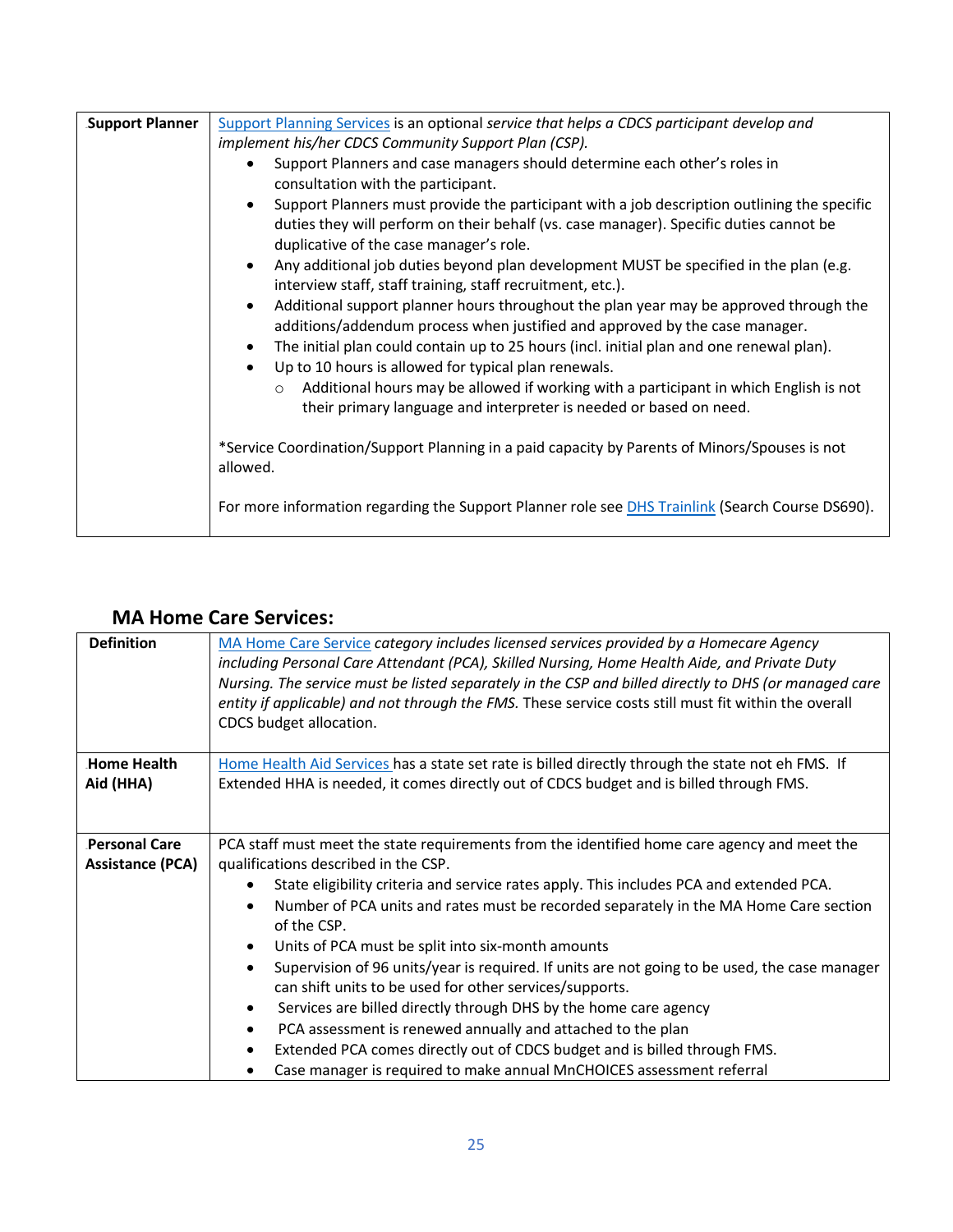<span id="page-25-0"></span>

| <b>Skilled Nursing</b> | Skilled Nursing Visits are conducted by registered nurses (RNs) or licensed practical nurses (LPNs)                                      |
|------------------------|------------------------------------------------------------------------------------------------------------------------------------------|
| Visit (SNV)            | that:                                                                                                                                    |
|                        | Initiate and complete professional nursing tasks based on the participant's assessed needs<br>٠<br>to maintain or restore optimal health |
|                        | Happen at a person's place of residence or in the community where normal life activities<br>$\bullet$<br>occur                           |
|                        | Happen on an intermittent basis by an RN or LPN under the supervision of a RN<br>$\bullet$                                               |
|                        | May be conducted in person or via tele-homecare technology.<br>$\bullet$                                                                 |
|                        | See CDCS and Nursing Home Care Frequently Asked Questions for more information.                                                          |

## <span id="page-25-1"></span>**Unallowable Expenditure:**

<span id="page-25-2"></span>

| <b>Unallowable</b>                    | Adaptations That Add Any Square Footage - Constructing or finishing a roughed in                                                                                                                                                    |
|---------------------------------------|-------------------------------------------------------------------------------------------------------------------------------------------------------------------------------------------------------------------------------------|
| <b>Expenditure</b><br><b>Examples</b> | room in the home or typical home repairs/improvements are not waiver fundable.<br>For CADI, DD, EW, the square footage can only be increased when the increase is necessary to<br>build or modify a wheelchair accessible bathroom. |
|                                       | See checklist under additional square footage section) needing to be followed and approved by<br>DHS.                                                                                                                               |
|                                       | Appliances - "Major" appliances such as stove, dishwasher, refrigerator, water heater,<br>washer/dryer, Central Air Conditioner - Considered general utility and NOT cost effective, etc.                                           |
|                                       | Attorney/Legal/Advocate Fees - Includes any expenses related to legal action, advocacy,<br>guardianship/conservatorship, Wills/trusts or those who do not provide a direct service authorized<br>in the service plan.               |
|                                       | Central Air Conditioner - Considered general utility and NOT cost effective<br><b>Burial/Cremation Services</b>                                                                                                                     |
|                                       | Cable or Paid Television - is not fundable. (e.g. Direct TV, Netflix, Comcast, etc.)                                                                                                                                                |
|                                       | <b>Cameras/Video Monitor in Bathrooms</b>                                                                                                                                                                                           |
|                                       | Camp Outside of State of MN - unless in bordering states WI, IA, SD, ND.                                                                                                                                                            |
|                                       | <b>Carpeting</b>                                                                                                                                                                                                                    |
|                                       | Cell Phone including Service/Data: In today's world a cell phone is a typical family/personal<br>expense like a utility. Ask your Case Manager for free or low-cost cell phones resources.                                          |
|                                       | <b>Child Care of Siblings (not receiving services)</b>                                                                                                                                                                              |
|                                       | Community Activities (NOT related to the disability) - Activities that are typically paid by parents<br>of non-disabled children are not funded.                                                                                    |
|                                       | Memberships to the Zoo, Science Museum, YMCA or fitness center (for minors) are not<br>$\bullet$<br>fundable.                                                                                                                       |
|                                       | Tickets to sporting events, plays, movies etc. are not allowable.<br>Restaurant food is never allowable.<br>$\bullet$                                                                                                               |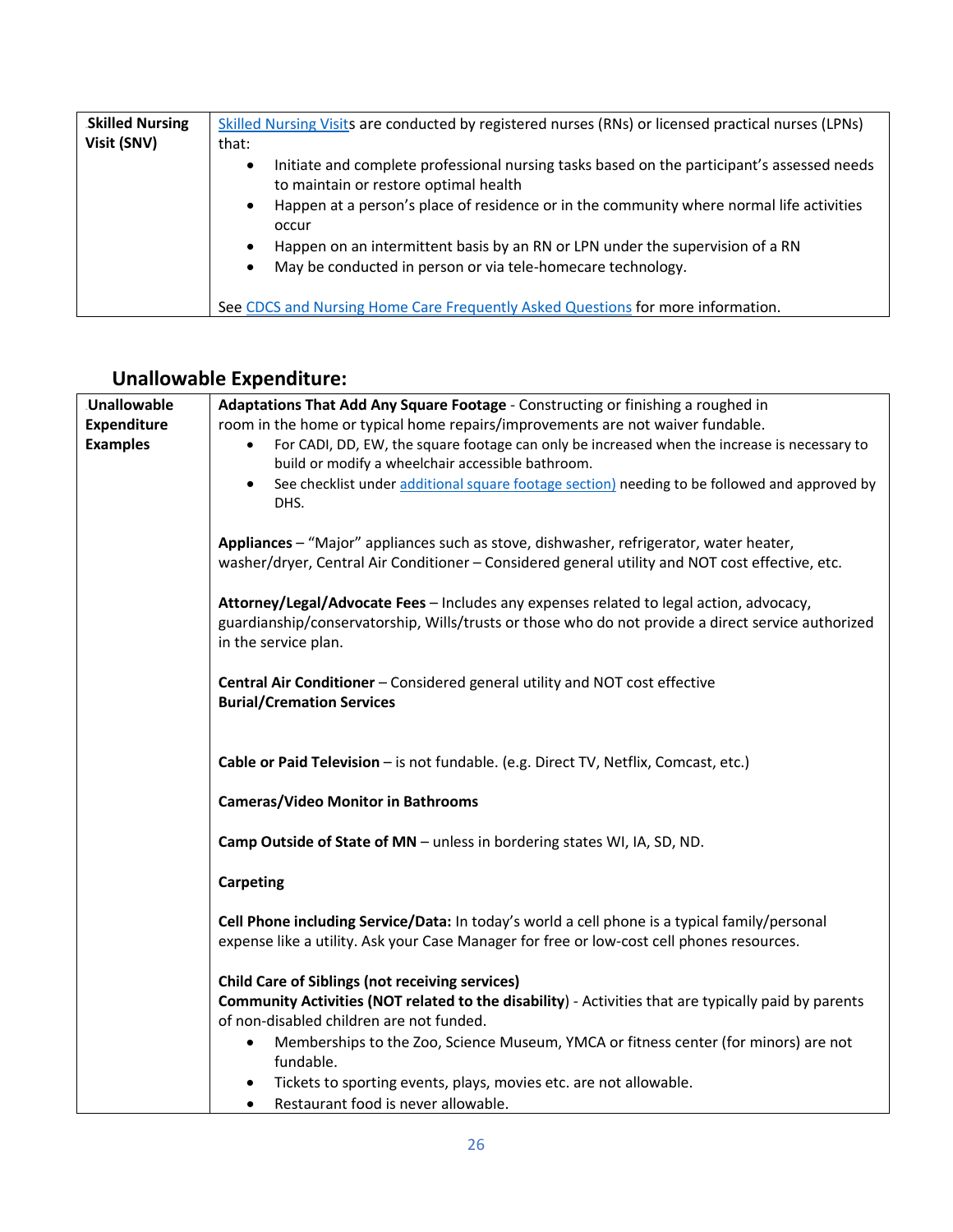| <b>Unallowable</b> | <b>Constructing a Garage or Adding to an Existing Garage</b>                                        |
|--------------------|-----------------------------------------------------------------------------------------------------|
| <b>Expenditure</b> |                                                                                                     |
| <b>Examples</b>    | <b>Computer for Self-Direction Services ONLY</b>                                                    |
| continued          | Deck - Adding a deck to a home is not allowed, however making safety modifications to an existing   |
|                    | deck would be considered (e.g. hand railings, zero threshold to get onto deck)                      |
|                    | <b>Dental Services or Fees (Including orthodontia)</b>                                              |
|                    | Dietary Supplements - Are NOT fundable, even with a prescription.                                   |
|                    | Dietary supplements, like vitamins, are considered over the counter medications.                    |
|                    | Some dietary supplements may be covered by Medical Assistance<br>$\bullet$                          |
|                    | Diversionary or Recreational Services/Items/Supports - Examples Include: Video gaming system,       |
|                    | iPod to listen to music                                                                             |
|                    | <b>Driveways</b>                                                                                    |
|                    | Educational Costs - These costs are not waiver fundable when client is still enrolled in            |
|                    | primary or secondary school. The school is considered financially responsible.                      |
|                    | Transportation to and from school is NOT allowable<br>$\bullet$                                     |
|                    | Tuition and fees at a private school are not fundable.<br>$\bullet$                                 |
|                    | Home schooling costs are not waiver fundable.<br>$\bullet$                                          |
|                    | Post-secondary school tuition for a degree is NOT fundable.<br>$\bullet$                            |
|                    | See "Skill Acquisition Equipment and Materials" section and "Training for Caregiver or<br>$\bullet$ |
|                    | Participant" sections.                                                                              |
|                    | Equipment and/or supplies related to managing CDCS                                                  |
|                    | Experimental Treatments and Therapy (including supplies) - Unallowed according to Minnesota         |
|                    | Rules 9525.3015, subp.16:                                                                           |
|                    | Experimental Treatment is defined as "drugs, therapies, or treatments that are unproven,<br>٠       |
|                    | have been confined largely to laboratory use, or have progressed to limited human                   |
|                    | application and trials, and lack wide recognition from the scientific community as a proven         |
|                    | and effective measure of treatment."                                                                |
|                    | Physicians, Physician Assistant, or Nurse Practitioner (APRN) makes this determination<br>$\bullet$ |
|                    | using the Alternative Therapy form. It is within MD's scope of practice answer whether it is        |
|                    | experimental or not.                                                                                |
|                    | Food:                                                                                               |
|                    | Oral Nutritional products (e.g. Boost, Ensure) unless part of prescribed specialized diet.          |
|                    | Exception: allowed for EW and AC waivers.                                                           |
|                    | <b>Fundraisers</b>                                                                                  |
|                    | Furniture - The waiver does not pay for basic furniture (e.g. bed, couch, table, dresser,<br>etc.)  |
|                    | Generator - Unless using life sustaining equipment and only to be used for that specific            |
|                    | equipment. Check with your medical supply company for backup power outage options and/or            |
|                    | register for critical emergency assistance with your local police/fire departments.                 |
|                    | <b>Gift Cards</b>                                                                                   |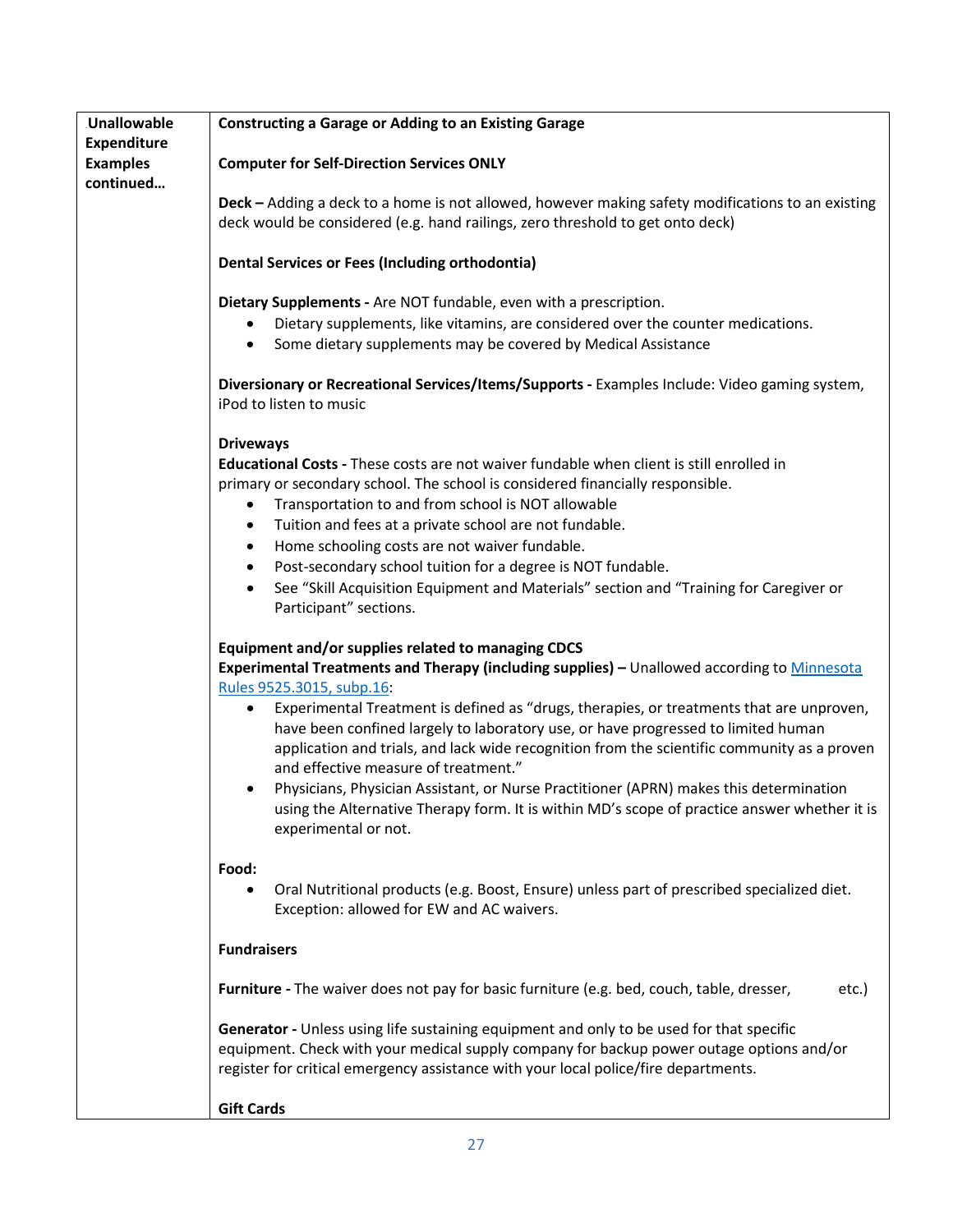| <b>Unallowable</b> | <b>Health Insurance/Medical Cost:</b>                                                                  |
|--------------------|--------------------------------------------------------------------------------------------------------|
| Expenditure        | Is not allowable except for insurance costs related to employee coverage as a benefit.                 |
| <b>Examples</b>    | Co-pays (e.g. prescription drugs), deductibles, premiums are not allowed, includes spend-<br>$\bullet$ |
| continued          | downs, health insurance or any other medical fees not covered by insurance. Including MA,              |
|                    | PMAP (Prepaid Medical Assistance) and private insurance are not fundable.                              |
|                    |                                                                                                        |
|                    | Home Repairs/Remodel - Typical upkeep and repairs of the home and property are the                     |
|                    | homeowner's responsibility, even if damage was done by the participant as a result of that             |
|                    | participant's disability. See EAA Section and Guidelines for more information.                         |
|                    |                                                                                                        |
|                    | Household item due to Behaviors: Parents/caregivers are expected to take protective/preventative       |
|                    | measures to protect their property when participant is prone to destructive behaviors. Lifestyle       |
|                    | choices such as large TV's, china, etc. will not be replaced.                                          |
|                    | Items that Seclude, Restrain or Inhibit person to his property or belongings: Talk to your case        |
|                    | manager about more proactive approaches.                                                               |
|                    | Examples incl: Locks on exit doors, gates, fences), interior automatic locks, helmets<br>$\bullet$     |
|                    | (unrelated to medical need), seatbelt restraints                                                       |
|                    | Laundry Appliances such as washer and dryer                                                            |
|                    |                                                                                                        |
|                    | <b>Medical Marijuana/CBD Oil</b>                                                                       |
|                    | Medications/Compounds/Over the Counter: Prescribed and/or over the counter medications are             |
|                    | not fundable on CDCS.                                                                                  |
|                    | Compounds- A prescription prepared in accordance with Minnesota Rules                                  |
|                    |                                                                                                        |
|                    | Over the Counter Medication - Drug that can be purchased without a prescription such as<br>$\bullet$   |
|                    | Prilosec OTC, diaper rash cream, dietary Supplements/Vitamins, etc.                                    |
|                    | Solutions-as a dose form of a prescription or over the counter medication. Solutions are<br>$\bullet$  |
|                    | either available commercially or compounded individually by the pharmacist. Examples                   |
|                    | include but not limited to solutions for wound care, solutions made from tablets or                    |
|                    | capsules for patients that can't swallow a tablet or capsule, etc.                                     |
|                    | Mileage-                                                                                               |
|                    | Out of State for Recreational and Leisure Purposes                                                     |
|                    |                                                                                                        |
|                    | Reimbursement to Parents of Minors or Spouses                                                          |
|                    | To and From School (school responsibility)                                                             |
|                    | Items Required by Law: Car seats, bike helmets, etc.                                                   |
|                    |                                                                                                        |
|                    | Overtime - NOT allowed UNLESS prior approved by case manager due to cost effectiveness.                |
|                    | Parental Fees: Fees for TEFRA or other human service fees.                                             |
|                    | Personal Care Supplies That Are Not Disability Related: Examples include: toothpaste, soap,            |
|                    | shampoo, menstrual supplies, deodorant, lotion, etc.                                                   |
|                    |                                                                                                        |
|                    | Pets/Animals and Related Costs: This includes service animals.                                         |
|                    |                                                                                                        |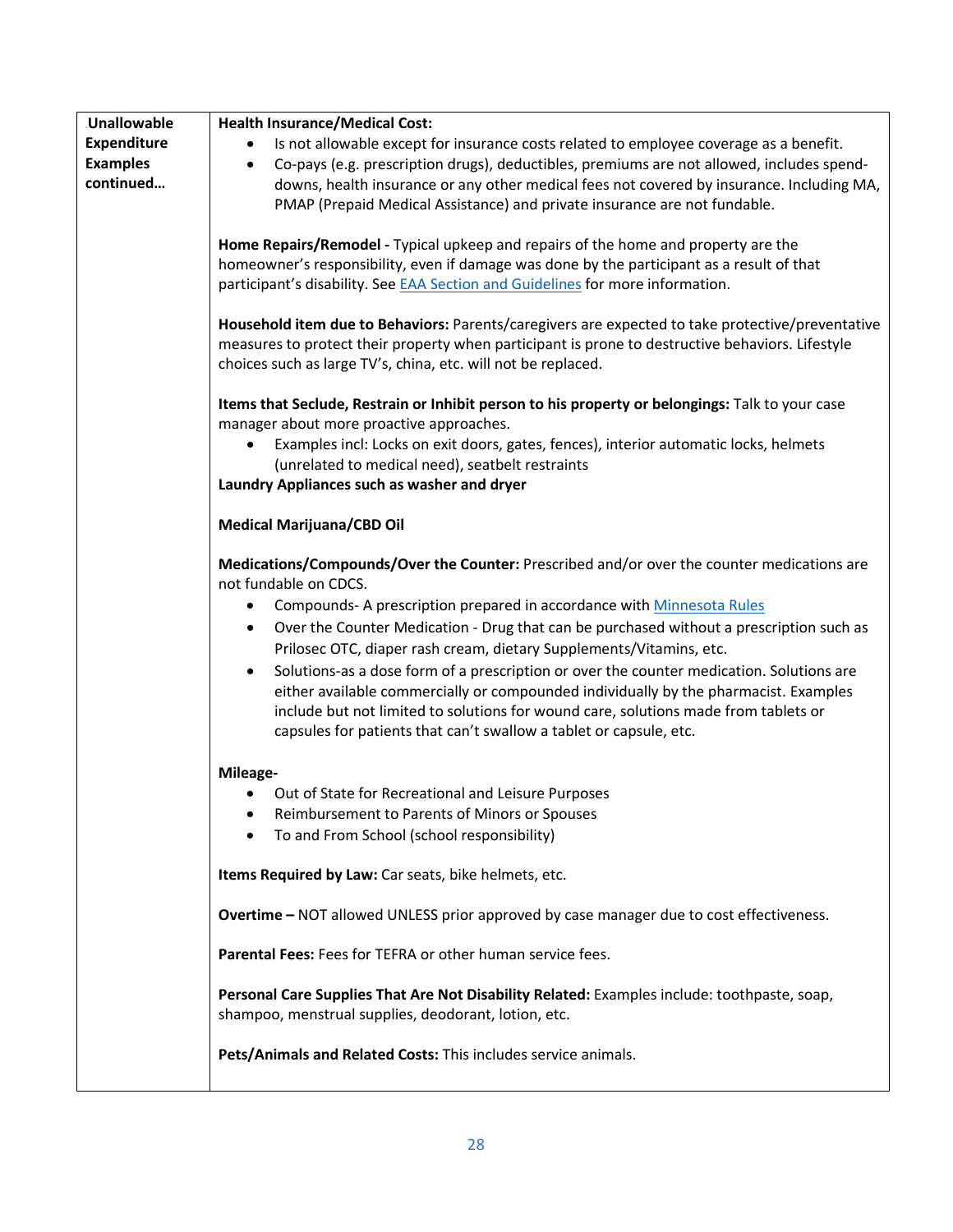| <b>Unallowable</b><br><b>Expenditure</b> | Recreational/Leisure Activities: Examples include sporting events, community events/activities,                                                             |
|------------------------------------------|-------------------------------------------------------------------------------------------------------------------------------------------------------------|
| <b>Examples</b>                          | games, toys, video game consoles, movies, etc.                                                                                                              |
| continued                                | Room and Board: The waiver does not pay for room and board, housing or rental space in any<br>setting (e.g. house or apartment)                             |
|                                          | <b>Seat Belt Restraints</b>                                                                                                                                 |
|                                          | Services outside of the State of MN: Services Provided Outside of Minnesota - There is very specific<br>criteria in which services can occur outside of MN. |
|                                          | May only be considered in bordering states of North/South Dakota, Iowa or Wisconsin<br>$\bullet$<br>(Camps)                                                 |
|                                          | An exception to this is direct care staff traveling with family and providing similar services.                                                             |
|                                          | NO services can be provided when the consumer is out of the country, including direct care<br>staffing.                                                     |
|                                          | Socialization - Is not fundable. If social skill building is taking place this may be fundable if outcome<br>in the approved CSP.                           |
|                                          | Swimming Pools/Hot Tubs/Jacuzzi/Jetted part of adapted tub                                                                                                  |
|                                          | <b>Utilities to Maintain a Household</b>                                                                                                                    |
|                                          | <b>Window Replacement (frame and glass)</b>                                                                                                                 |
|                                          | Vacation Expenses-vacations are not fundable including airfare, lodging, meals, transportation.                                                             |
|                                          | Warranty - Only allowed if routine preventative maintenance plan necessary for proper functioning<br>of the disability related equipment.                   |

## <span id="page-28-0"></span>**Other:**

<span id="page-28-3"></span><span id="page-28-2"></span><span id="page-28-1"></span>

| <b>Troubleshooting</b><br><b>DHS Edocs</b> | If you are experiencing issues accessing MN DHS Edocs see MN DHS webpage.                                                                                                                                                                                                                                                                                                                                                                                                                                                                                                                                                                                                                                                                                                                                                                                                     |
|--------------------------------------------|-------------------------------------------------------------------------------------------------------------------------------------------------------------------------------------------------------------------------------------------------------------------------------------------------------------------------------------------------------------------------------------------------------------------------------------------------------------------------------------------------------------------------------------------------------------------------------------------------------------------------------------------------------------------------------------------------------------------------------------------------------------------------------------------------------------------------------------------------------------------------------|
| <b>Appeals</b>                             | Participants have the right to a conciliation conference (DD only) and/or an administrative appeal<br>as with any county services or actions. When services are reduced, suspended, or denied, Anoka<br>County will send a formal notice to the participant to explain their appeal rights. Additional<br>technical assistance and support to seek solutions will be provided prior to a conciliation<br>conference or appeal.                                                                                                                                                                                                                                                                                                                                                                                                                                                |
| <b>Technical</b>                           | CDCS is a self-directed program which means participants and/or managing parties are responsible                                                                                                                                                                                                                                                                                                                                                                                                                                                                                                                                                                                                                                                                                                                                                                              |
| <b>Assistance</b>                          | for knowing and following the guidelines and directing their own services. The case manager will<br>offer additional support and training for basic questions and concerns that do not rise to the level<br>of a documented technical assistance. However, if a case manager must provide significant<br>additional technical assistance and support that is over and above what was already provided<br>through standard training and materials, they may issue a Technical Assistance. When a 4th<br>documented Technical Assistance is issued and it is determined by the Lead Agency that<br>reasonable efforts were taken to assist the managing party in correcting the behavior, the person<br>will be immediately discharged from CDCS and the case manager will help the participant transition<br>to other traditional waiver and/or state plan home care services. |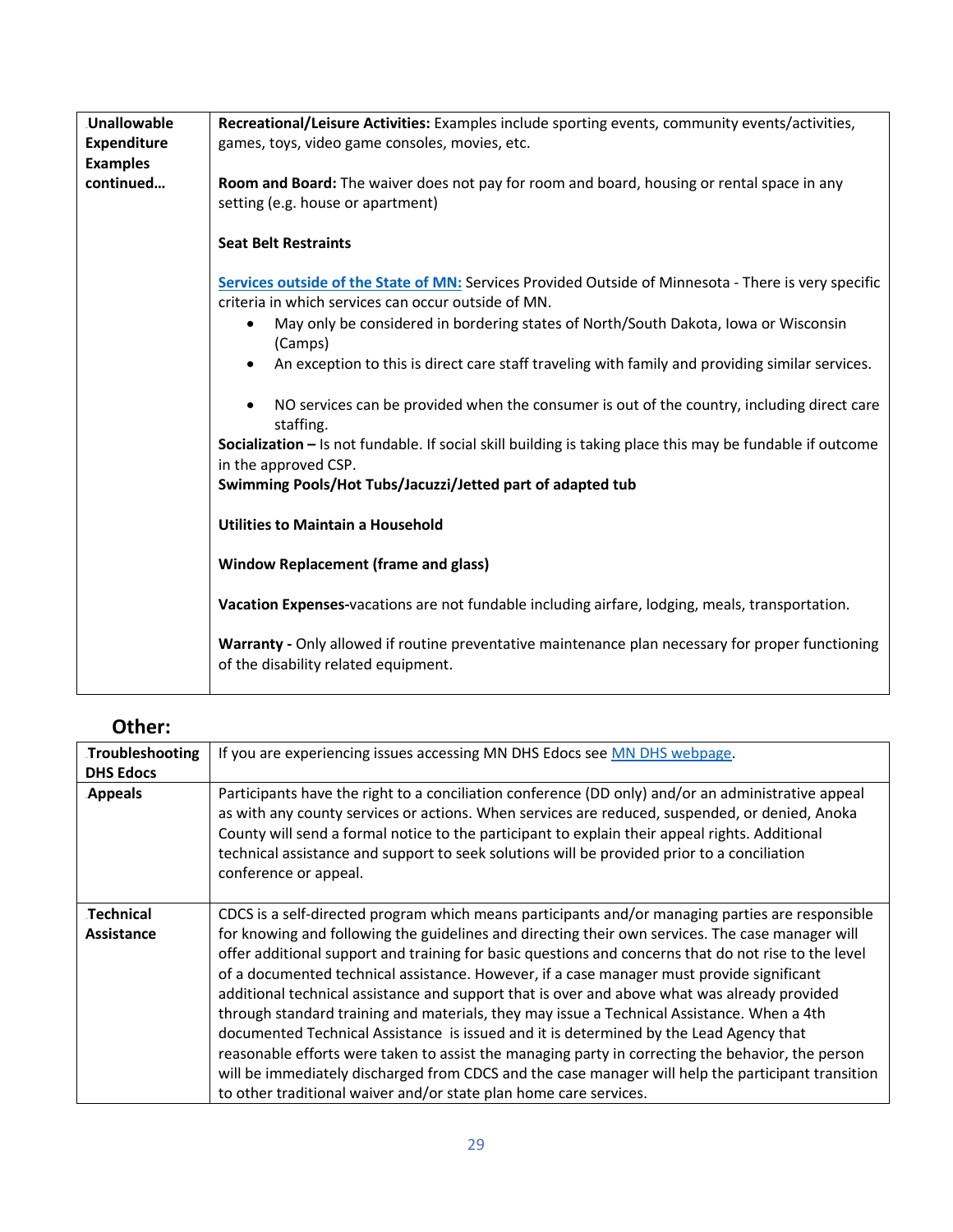<span id="page-29-1"></span><span id="page-29-0"></span>

| <b>Technical</b>                  | Reasons for technical assistance may include but are not limited to:                                                             |
|-----------------------------------|----------------------------------------------------------------------------------------------------------------------------------|
| Assistance                        | Notices from the financial management services (FMS) provider to the person requesting<br>$\bullet$                              |
| continued                         | missing information                                                                                                              |
|                                   | Not following the person's Community Support Plan (CSP)<br>٠                                                                     |
|                                   | Not receiving services, supports and/or items identified as critical for health and safety<br>٠                                  |
|                                   | Not spending enough dollars for services/supports and/or items needed to support health<br>٠                                     |
|                                   | and safety without a reasonable explanation                                                                                      |
|                                   | Ongoing difficulty in arranging for services, support and/or items needed for health and<br>٠                                    |
|                                   | safety                                                                                                                           |
|                                   | Overspending<br>$\bullet$                                                                                                        |
|                                   | Not getting the CSP in on time to the lead agency<br>$\bullet$                                                                   |
|                                   |                                                                                                                                  |
|                                   | <b>Reasonable efforts:</b>                                                                                                       |
|                                   | These documented events requiring additional technical assistance and support during one service                                 |
|                                   | plan year must include:                                                                                                          |
|                                   | Identification of the problem<br>$\bullet$                                                                                       |
|                                   | Need corrective action<br>$\bullet$                                                                                              |
|                                   | Timeline in which to accomplish the action                                                                                       |
|                                   | The Case Manager will request a face to face meeting to discuss the issues and offer additional                                  |
|                                   | support by the 2nd or 3rd technical assistance notification within the same plan year. Upon the                                  |
|                                   | fourth Notice of Technical Assistance, within the same plan year, the CDCS option will be ended                                  |
|                                   | and the participant will go back to using traditional licensed waivered services or state plan                                   |
|                                   | services.                                                                                                                        |
| <b>Exiting and</b>                | Voluntary: Participants may terminate their participation in the CDCS option voluntarily by                                      |
| Involuntary                       | notifying their Case Manager and return to "traditional" waivered services.                                                      |
| <b>Exiting</b>                    | Participants who exit their CDCS more than once in a plan year are ineligible for CDCS for                                       |
|                                   | the remainder of that plan year.                                                                                                 |
|                                   | Involuntary: Persons will be immediately exited from CDCS and offered waiver services and/or MA                                  |
|                                   | state plan home care services under the following instances:                                                                     |
|                                   | Immediate health and safety concerns<br>$\bullet$                                                                                |
|                                   | Maltreatment of the person<br>٠                                                                                                  |
|                                   | Purchases or practices not allowable in CDCS<br>٠                                                                                |
|                                   | Suspected fraud or misuse of funds (knowingly and willfully) by the person, their<br>$\bullet$                                   |
|                                   | authorized representative and/or service provider                                                                                |
|                                   | Participants will also be involuntarily exited after their 4th documented Technical Assistance is                                |
|                                   | issued.                                                                                                                          |
|                                   |                                                                                                                                  |
|                                   | For more information on Involuntary Exits please CBSM on Involuntary Exits.                                                      |
|                                   |                                                                                                                                  |
|                                   | The case manager must report suspected fraud to Surveillance and Integrity Review Division.                                      |
| Net Study 2.0                     | All paid workers in the CSP must pass a background study through MN DHS Licensing Department.                                    |
| <b>Background</b><br><b>Study</b> | For more details see MN DHS Webpage.<br>FMS's and Licensed Service Providers are responsible for coordinating background studies |
|                                   | $\bullet$<br>for all prospective employees.                                                                                      |
|                                   |                                                                                                                                  |
|                                   |                                                                                                                                  |
|                                   | Any worker who fails to pass the background study is disqualified from providing CDCS                                            |
|                                   | Services.<br>All Background studies are paid for through DHS and not the CDCS Budget.<br>$\bullet$                               |